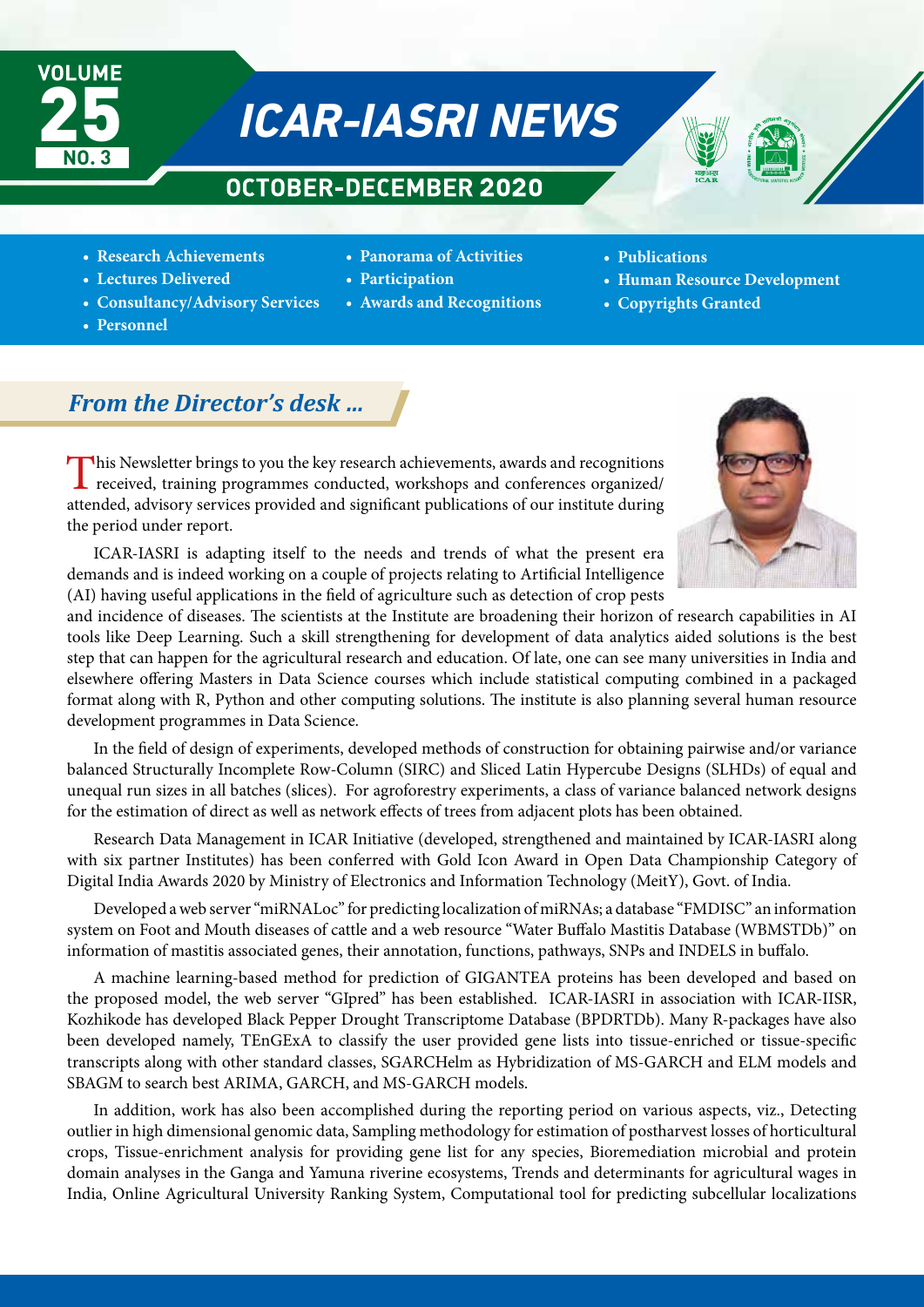of miRNAs, Network-Effect Designs for Agroforestry Experimentation and Online System for Organization of Agri Hackathons.

Our Scientists have brought recognitions to our institute by way of serving as Expert Members in various high level committees, delivering invited talks in prestigious forums. Several training programmes were conducted via online mode and many lectures have been delivered by our Scientists in various training programmes virtually. Our Scientists have also attended many workshops and conferences, besides delivering their work in the form of presentations in them.

I earnestly hope that the contents of this Newsletter would be useful and informative to you all. Any constructive comments for better presentation of this newsletter are most welcome.

 $317320018$ 

(Rajender Parsad)

## **RESEARCH ACHIEVEMENTS**

#### **Network-Effect Designs for Agroforestry Experimentation**

In agroforestry experiments, different species of trees may interact spatially and experimental plots may be connected through a network of trees which would create non-directional adjacency effects on a plot and give rise to tree network effect on the crop. A class of variance balanced network designs for the estimation of direct as well as network effects of trees from adjacent plots has been obtained.

#### **Sliced Latin hypercube designs**

A Sliced Latin Hypercube Design (SLHD) is a special type of Latin Hypercube Design (LHD) that can be partitioned into slices of smaller LHDs. In such type of designs, when levels collapse over all the slices, the whole design turns out to be a new LHD and possesses maximum coverage in any one dimension. SLHD is useful for computer experiments in slices or batches with qualitative and continuous factors. In some experimental situations, constructions require equal run size for each slice and in some other cases, run size of each slice may be different.

The presence of high correlation among factors (columns) in SLHDs renders poor estimation of effects. For example, first and second order polynomial models are generally used for screening experiments. Designs with poor or no orthogonality cannot ensure the estimation of all expected outputs. In particular, orthogonal designs are very much useful in the first-order and second order polynomial models. Hence, for the aforesaid situation, construction methods were developed to design both SLHDs and Sliced Orthogonal Latin Hypercube Designs (SOLHDs) of equal and unequal run sizes in all batches(slices). The research work includes methodology for obtaining SOLHDs of different types. The final designs obtained have flexible run sizes and most of them are new to the literature. The proposed methods of construction for each of four type of SLHD include (i) SLHD of equal batch size, (ii) SLHD of unequal batch size, (iii) SOLHD of equal batch size, (iv) SOLHD of unequal batch size for each slice. The SLHD and SOLHD obtained are illustrated by some examples.

SLHDs with equal runs in each slice have also been proposed. A catalogue of SLHDs obtained from proposed method of constructions for m10, t, and q6 has been prepared. The constructed design is restricted for t=2 and even number of runs in each slice. The final design depends on the existence of two OLHDs with specific number of runs. A catalogue of SOLHDs obtained from proposed method of constructions for m10, t, and q6 has been prepared. The final design depends on the existence of base OLHDs with specific number of runs. A catalogue of SOLHDs obtained from proposed method of constructions for m10, t, and q6 has also been prepared and these catalogues would serve as ready reckoners.

#### **Structurally Incomplete Row-Column (SIRC) designs**

Structurally Incomplete Row-Column (SIRC) designs can be useful in several experimental situations where only a subset of the treatments may be accommodated in each row and column and where empty nodes do not represent the experimental units that are under-utilized or wasted. Subclass of SIRC designs called Balanced Incomplete Latin Square (BILS) designs are useful in experimental situations with way blocking where replication of each treatment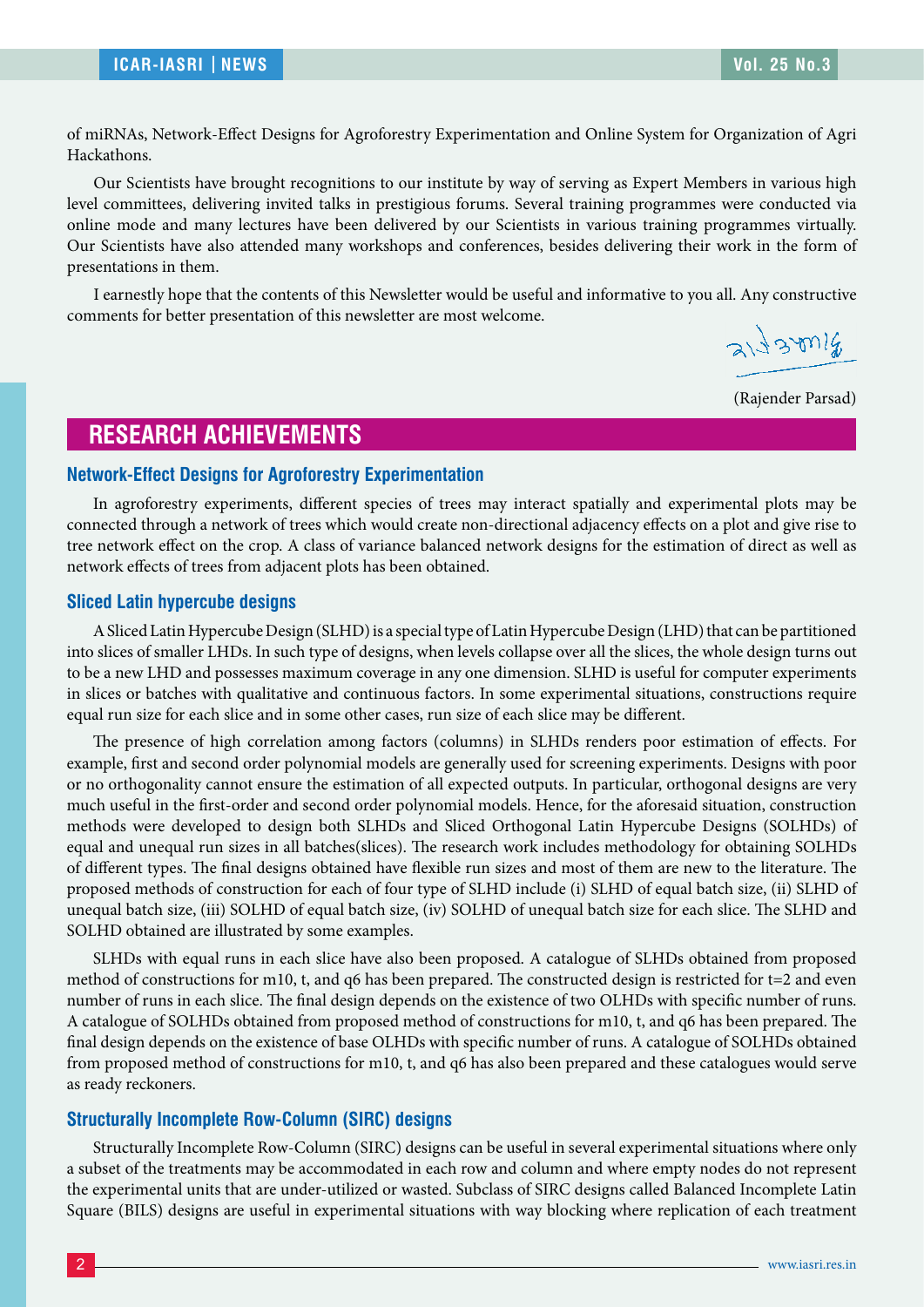is less than the number of treatments. However, the precision of comparison of a pair of estimated treatment effects may not be the same because BILS designs, by default, are not pairwise balanced. To overcome this problem, methods of construction for obtaining pairwise and/or variance balanced Structurally Incomplete Row-Column (SIRC)/ Balanced Incomplete Latin Square (BILS) designs have been obtained using symmetric Balanced Incomplete Block (BIB) designs, union of two variance balanced SIRC/BILS designs or adding treatments in existing variance balanced SIRC designs. For this, some methods of obtaining pairwise and variance balanced BILS and SIRC designs having same precision of comparison of a pair of estimated treatment effects using the techniques of cyclical rotation of rows, union of rows and columns, inserting treatments to each row and column exactly once have been developed and catalogues of variance and pairwise balance SIRC designs for  $v \le 15$ ,  $b_1 \le 15$ ,  $b_2 \le 15$ ,  $k_1 \le 15$  and  $k_2 \le 15$  have been prepared. Layouts of these designs have also been presented. An R code for generating the information matrix given the layout of the design has also been written. Layouts of these designs have been presented. Also R code to derive the information matrix of SIRC design have been written.

#### **Detecting outlier in high dimensional genomic data**

An efficient approach for detecting outlier in high dimensional genomic data has been proposed. The approach is p-value based combination methods to produce single p-value for detecting the outliers. Robustness of this approach has been tested using simulated data through the evaluation measures like precision, recall etc. Significant improvement has been observed in the performance of genomic prediction by detecting the outliers and in handling them accordingly using real data.

#### **Sampling methodology for estimation of postharvest losses of horticultural crops**

Sampling methodology for estimation of postharvest losses of horticultural crops (fruits and vegetables) developed by India has been recommended and adopted by FAO, for conducting the field trials for estimating such losses. Field tests were conducted on the recommended methodology and guidelines on the measurement of harvest and postharvest losses for Mexico and Zambia for meat and milk have been given.

#### **Tissue-enrichment analysis for providing gene list for any species**

Developed R package and web-interface tool, TEnGExA, which allows tissue-enrichment analysis (TEA) for any number of genes or transcripts for any species by providing only a read-count or FPKM (fragments per kilobase of transcript per million fragments mapped)-value matrix as input. Based on the different FPKM value and fold thresholds, TEnGExA classifies the user provided gene lists into tissue-enriched or tissue-specific transcripts along with other standard classes. By analyzing the published sample data from human, plant and microorganism, TEnGExA can easily handle complex or large data from any species to provide tissue-enriched gene list for downstream analysis in quick time. TEnGExA is quick, easy to use and an efficient tool for TEA. The R package is freely available at https:// github.com/ubagithub/TEnGExA/ and the GUI web interface is accessible at http://webtom.cabgrid.res.in/tissue\_ enrich/. This work has been done in collaboration with ICAR-IARI, New Delhi.

#### **Bioremediation microbial and protein domain analyses in the Ganga and Yamuna riverine ecosystems**

In a study conducted in collaboration of ICAR-CIFRI, Kolkata and ICAR-IARI, New Delhi it has been reported for the first time on the richness of bioremediation microbial communities in the Ganga and Yamuna riverine ecosystems, highlighting their importance in aquatic pollution management. PCA (Principal Component Analysis) revealed the relative abundance of bioremediation bacteria and fungi in highly polluted river stretch as compared to less polluted river stretch. Several protein domains, which play a pivotal role in bioremediation in the polluted environments, including urea ABC transporter, UrtA, UrtD, UrtE, zinc/cadmium/mercury/lead-transporting ATPase, etc., were identified using protein domain analysis.

#### **Trends and determinants for agricultural wages in India**

To determine the trends and determinants for agricultural wages in India, panel data regression model analysis showed that non-farm wages, the MGNREGS, irrigation facility, and rural literacy have a significant and positive effect on agricultural wages, and farm mechanization helps reduce the wage rate significantly. This study has been undertaken as a collaborative study with ICAR-NIAP, New Delhi.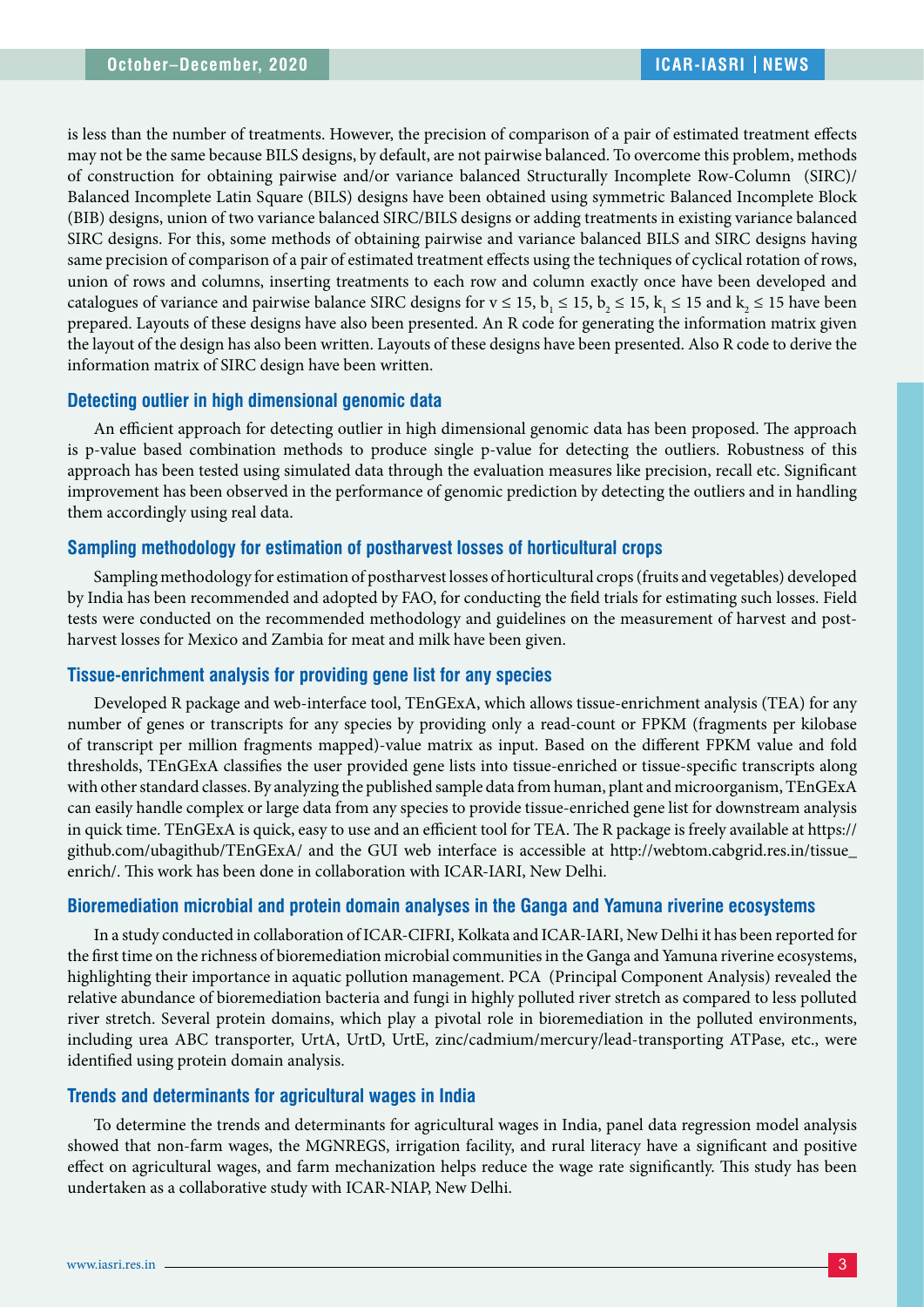#### **Online Agricultural University Ranking System**

In line with the National Initiative on Ranking of Indian Institutions, ranking of Agricultural Universities has been initiated by ICAR with a larger objective to drive the universities towards improving quality standards and enhance their visibility to enable them for participation in global rankings. So far, the ranking has been done for the last three years based on the information received from the universities in the prescribed Proforma through hard copies. In view of the COVID-19 pandemic situation, it has been decided to obtain the required information from the universities through online. Accordingly, an "Agricultural University Ranking System (AURS)" has been developed by ICAR-IASRI, New Delhi to enable the submission of the required data by the universities and the evaluation/ verification by the Committee through online. Further, the uploaded information shall be made available in the public domain for bringing transparency to the entire ranking process. AURS can be accessed at https://education.icar.gov. in/auranking/.

#### **Computational tool for predicting subcellular localizations of miRNAs**

A SVM (Support Vector Machine) based computational method for predicting subcellular localizations of miRNAs based on principal component scores of thermodynamic, structural properties and pseudo compositions of di-nucleotides has been developed by ICAR-IASRI, New Delhi. A user-friendly prediction server named "miRNALoc" is made available online at http://cabgrid.res.in:8080/mirnaloc/ to help the biologist working in the field of RNA biology.

#### **Online System for Organization of Agri Hackathons**

An Online System for Organization of Agri Hackathons has been developed and implemented . The system has been effectively used in recently completed KRITAGYA-Promoting Innovation in Farm Mechanization. 784 teams have registered on the platform. These teams are scrutinized for compliance as per terms and conditions announced using the features of the platform. The Hackathon was conducted in two phases viz. five Zonal level competitions and one national level competition using the Online Platform.

#### **R Packages developed**

- MSGARCHelm: Hybridization of MS-GARCH and ELM Model https://cran.r-project.org/web/packages/MSGARCHelm/index.html (Rajeev Ranjan Kumar, Girish Kumar Jha, Neeraj Budhlakoti)
- y SBAGM: Search Best ARIMA, GARCH, and MS-GARCH Model https://cran.r-project.org/web/packages/SBAGM/index.html (Rajeev Ranjan Kumar, Girish Kumar Jha, Dwijesh C. Mishra, Neeraj Budhlakoti)
- GitHub repository: URL: https://github.com/ubagithub/TEnGExA/. (Angadi U B, Hukum C Rawal, T. K. Mondal)

# **PANORAMA OF ACTIVITIES**

#### **Online Celebration of 150<sup>th</sup> Birth Anniversary of the Father of the Nation Mahatma Gandhiji**

Several events viz. quiz, debate, painting competition, special lectures, etc were organized for a week culminating on 150th Birth Anniversary of the Father of the Nation Mahatma Gandhiji. In the special session on October 01, 2020, following lectures on Gandhian Philosophy viz., (i) Gandhian Management by Dr. D. Rama Rao, Former Director, ICAR-NAARM, Hyderabad & Presently Emeritus Scientist, PJTSAU, Hyderabad; (ii) Agricultural Sustainability and Gandhian Philosophy by Dr. N. K. Krishna Kumar, Former Deputy Director General (Horticulture), ICAR, New Delhi & Presently South and Central Asia Regional Representative, Bioversity International and (iii) Gandhian Economic Thought by Dr. M. Krishnan, Former Head, ESM Division, ICAR-NAARM, Hyderabad & Presently Adviser, Committee for Marine Resources, Andhra Pradesh were delivered. Concluding programme for week long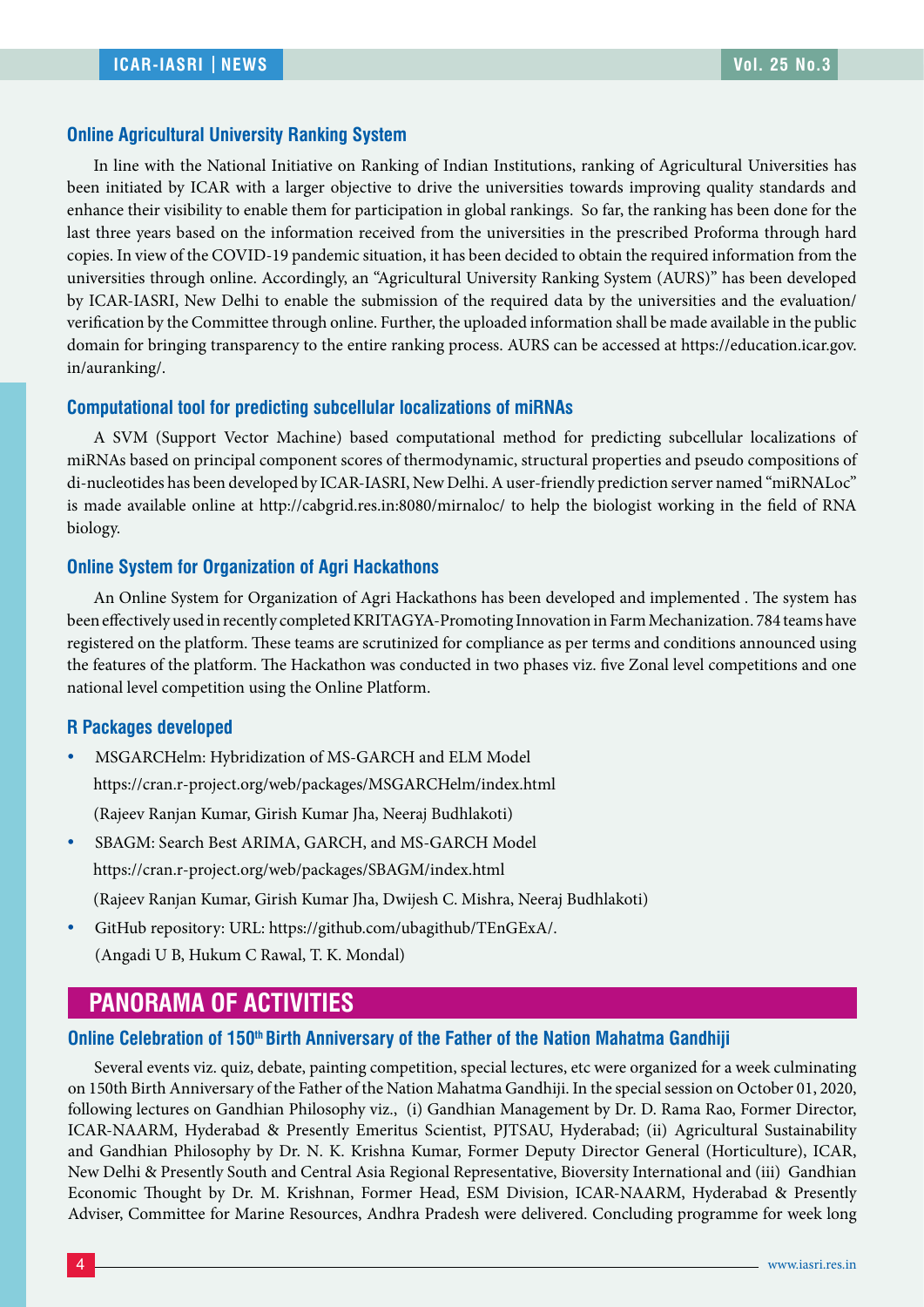



celebrations was organized on October 02, 2020. Dr. Anjani Kumar Choubey, Former Director, ICAR-IASRI as the Chief Guest expressed his thoughts on Gandhian Philosophy during the inaugural function. Dr. Ramasubramanian V. was Convenor for these week long celebrations.

#### **Celebration of "Mahila Kisan Diwas or Women Farmers' Day"**

To recognize the women's critical role and significant contributions in agriculture, food and nutrition security and income generation, our institute celebrated "*Mahila Kisan Diwas or Women Farmers' Day*" on October 15, 2020.

The Chief Guest of the occasion, Dr. R.C. Agrawal, Deputy Director General (Agricultural Education) & National Director, National Agricultural Higher Education Project (NAHEP) emphasized the women farmers' role in saving and conserving the genetic and agro-biodiversity in the country. He also highlighted about the invaluable contributions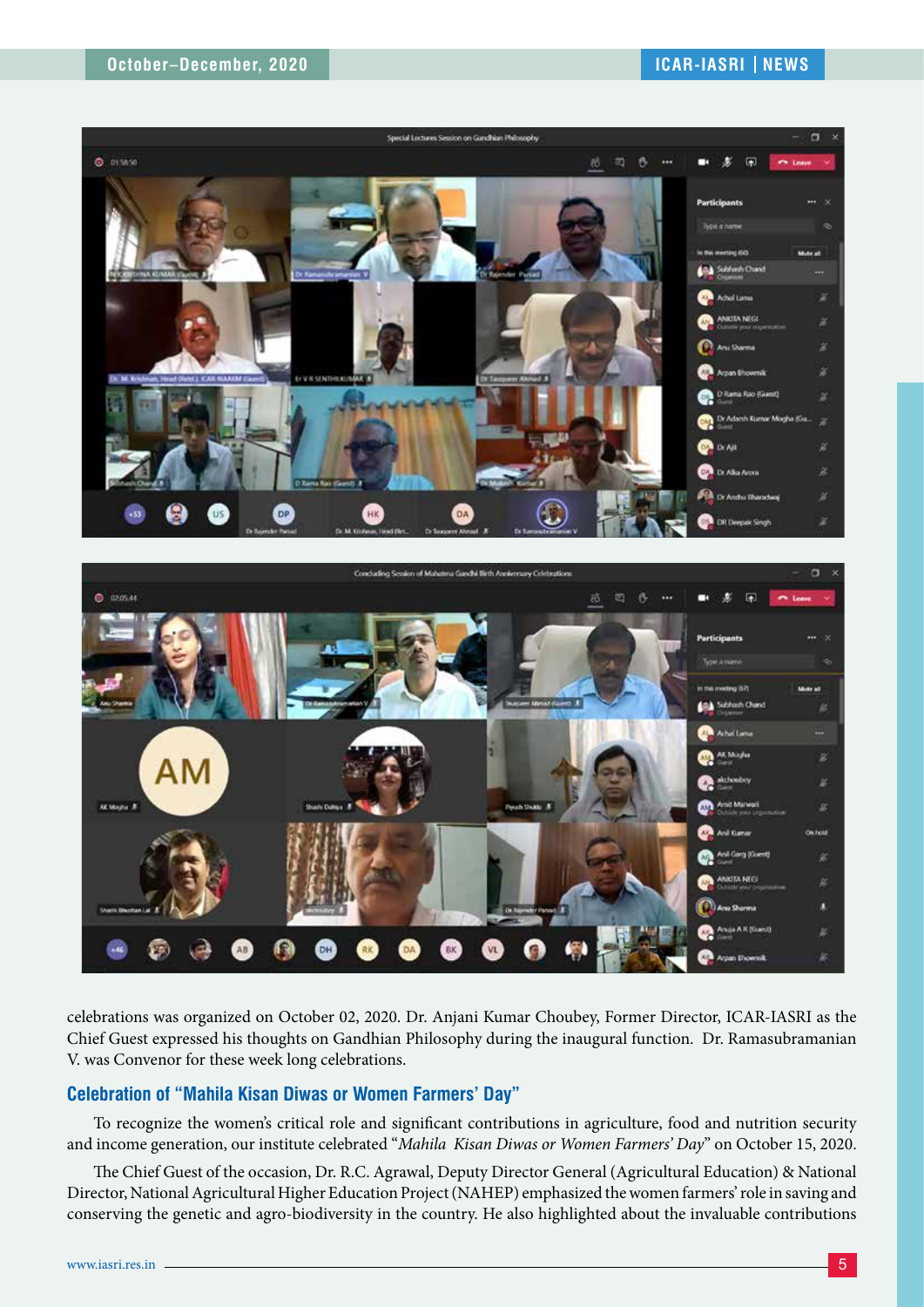

made by some women farmers from different parts of the country. Dr. Agrawal urged for identifying the feasible solutions for the women farmers' requirements. Earlier, in his welcome address, Dr. Rajender Parsad, Director, ICAR-IASRI, New Delhi underlined the various details of women-friendly technologies that can be accessed through the ICAR Technology Repository on KRISHI Portal.

Dr. Samhita Barooah, Founder, Queer up India under Women Start up programme of IIM, Bangalore and Former Assistant Professor, North Eastern Hill University, TURA Campus, delivered a talk on "Collective ecology of women food crop farmers in rural Nagaland". She shared the salient findings of feminist ethnographic research work that she carried out in

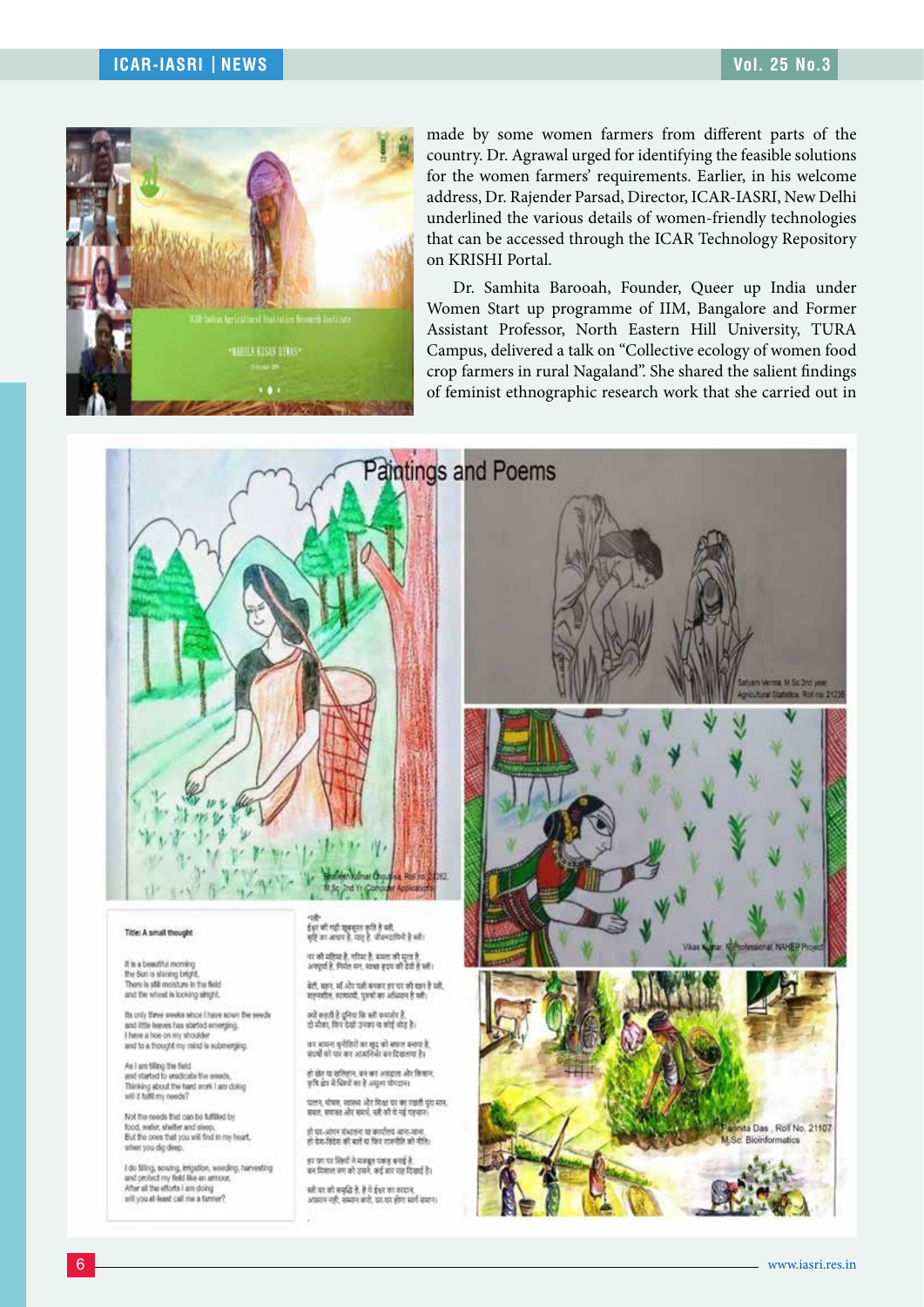Nagaland with the women farmers. Ms. Rashi Verma, Founder & President, Agrismartic Start-Up delivered a talk on "Gender equality and use of technology in agriculture to boost women's empowerment". She outlined the various technological interventions like AI, IoT etc. and their use for empowering the women farmers. With the help of their paintings and poems, the Institute's staff members and students also expressed their gratitude to the inevitable contributions of women farmers in the Indian agriculture. A total of 82 participants actively participated in the event. The event was coordinated by Dr. Seema Jaggi, Dr. Anshu Bharadwaj and Dr. Shashi Dahiya.

#### **World Statistics Day Celebrated**

The World Statistics Day was celebrated around the globe on 20 October 2020 with the theme "Connecting the world with data we can trust". Our institute celebrated World Statistics Day on October 20, 2020 virtually by organizing a Symposium on **Relevant and Quality Data for Agricultural Research and Policy Planning**.

The symposium was chaired by Shri Pravin Srivastava, Former Chief Statistician of India and co-chaired by Dr. R.C. Agrawal, Deputy Director General (Agricultural Education) and National Director, National Agricultural Higher Education Project (NAHEP).







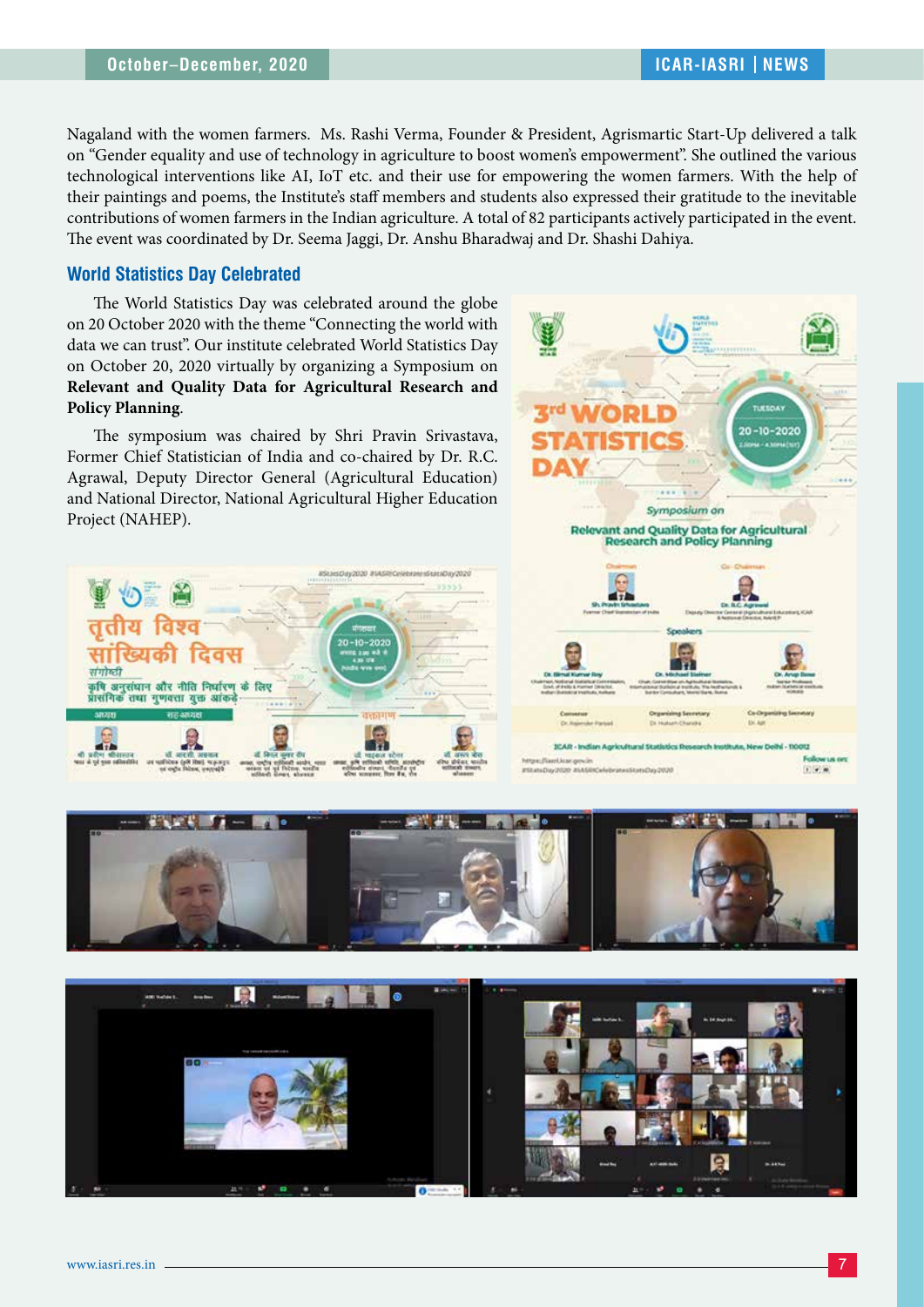

Dr. Rajender Parsad, Director, ICAR-IASRI, New Delhi welcomed the dignitaries and participants and briefed about history, themes and importance of the World Statistics Day. He also gave a glimpse of history of ICAR-IASRI and emphasized that there is a heightened need for statistics and statisticians - both in terms of training in statistics to help generate, analyze and interpret the data and research to answer new questions arising from the data, in the current era of data discovery. He emphasized the need of Big Data Analytics, AI etc., judicious blend/ amalgamation of experimental data, survey data, historical data along with data from IoTs, drones, remote sensing, cloud sourcing, administrative data, government data, etc. and bringing data from silos to useable and shareable, machine readable formats.

Dr. R.C. Agrawal, welcomed everyone on the World Statistics Day and complimented ICAR-IASRI for celebrating World Statistics Day and highlighted the need of quality, reliable and timely agricultural data. He clearly identified the new responsibilities of statisticians in analyzing and interpreting data as more and more real time data is coming and quantification of everything that we do is making the role of statisticians all the more important. He also introduced the three eminent and distinguished statisticians and Chair for the function.

Speaking on this occasion, Padma Shri Dr. Bimal Kumar Roy, Chairman, National Statistical Commission, Government of India & Former Director, Indian Statistical Institute, Kolkata highlighted the statistical challenges in analysis of crowd source data and explained that the crowd source data is unstructured and there is no control in generating this kind of data, no accepted methodology exists to analyse them. He urged upon statisticians to research and explore such data for better use. He elaborated the case study on analysis of data generated by usage and issues by using two different versions of Python.

Dr. Michael Steiner, Chair, Committee on Agricultural Statistics, International Statistical Institute, The Netherlands, & Senior Consultant, World Bank, Rome shared his rich experiences on Agricultural Statistics System in global perspective and associated challenges in generating reliable and timely data under the broad heading "Assessment of the Agricultural Information System". He also explained the importance of relevant and quality data in agriculture that has to be timely, accurate and useful. He also discussed about the Action Plan of the Global Strategy to Improve Agricultural and Rural Statistics prepared by FAO. In his talk, Dr. Michael discussed the 16 Thematic domains & 45 research lines to work on for improving the agricultural statistics; 50 ×2030 Initiative for Data-Smart Agriculture.

Professor Arup Bose, Senior Professor, Indian Statistical Institute, Kolkata talked on High Dimensional Time Series: An Eigen Value Approach and emphasized on several researchable issues and ideas to handle such high dimensional data. He also discussed results on random matrices and their usefulness in analyzing high dimensional time series data and also gave several open researchable issues.

In his address, Shri Pravin Srivastava, Chair of Programme, emphasized on several data gaps in both global and national monitoring framework, and amplified demand of timely and disaggregated level data for meeting the challenges in SDG indicators which enhances the need to look at integration of data from different sources. He also explained the importance and challenges in open data and their usage. The Chairman talked of Chief Data Steward who can take full responsibility of data reliability and quality. He also emphasized that the role of research institutions like ICAR-IASRI critical in filling the methodological gaps to meet the emerging statistical challenges.

The programme was attended by more than 125 participants including the participation from World Bank, FAO of United Nations, different departments and ministries in State and Central Governments, Indian Statistical Institute, ICAR institutes, Universities, scientists, technical and students from the Institute.

Dr Rajender Parsad was the convener and Dr. Hukum Chandra and Dr. Ajit were the respectively Organizing Secretary and Co-Organizing Secretary of the Symposium.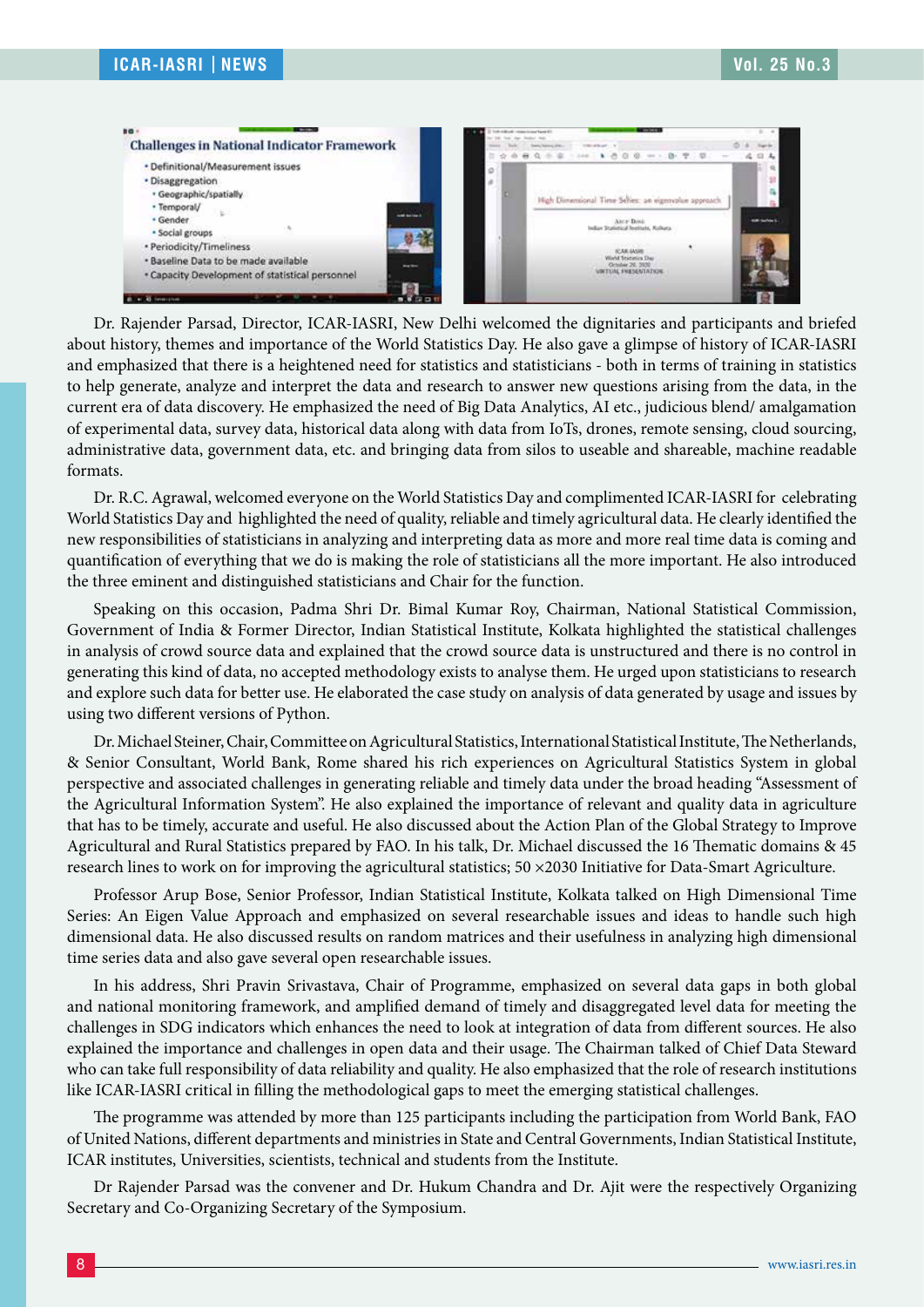#### **Parliamentary Official Language Committee meeting held on October 31, 2020**

संसदीय राजभाषा समिति की दूसरी उप–समिति द्वारा 31 अक्टूबर 2020 को संस्थान का राजभाषा सम्बन्धी निरीक्षण किया .<br>| गया। निरीक्षण के दौरान समिति सदस्यों ने संस्थान की राजभाषा सम्बन्धी प्रगति की समीक्षा की तथा हिन्दी की उत्तरोत्तर प्रगति के लिए कूछ सुझाव देते हुए संस्थान में हिन्दी में हो रहे कार्यों की सराहना की।



#### **XXVI meeting of the ICAR Regional Committee (RC) No. V**

The XXVI meeting of the ICAR Regional Committee (RC) No. V, comprising Punjab, Haryana and Delhi was organized by ICAR-IASRI, New Delhi on December 07, 2020. It was inaugurated by Shri Parshottam Rupala, Honourable Union Minister of State for Agriculture and Farmers Welfare, Government of India as the Chief Guest. Shri Kailash Choudhary, Honourable Minister of State, Agriculture & Farmers Welfare, Government of India graced the occasion as the Guest of Honour. After initial remarks by Dr. Trilochan Mohapatra, Secretary, DARE & Director General, ICAR and Chairman of the XXVI ICAR Regional Committee-V (RC-V) Meeting, the meeting started with Dr. Rajender Parsad, Director, ICAR-IASRI, New Delhi and Member Secretary, ICAR RC-V delivering his presentation of the Action Taken Report on the Action points and Recommendations of the previous RC Meeting held at ICAR-CSSRI, Karnal during November 02-03, 2018. This was followed by Dr. Trilochan Mohapatra, Secretary, DARE & Director General, ICAR and Chairman of the XXVI ICAR Regional Committee-V (RC-V) Meeting, delivering his inaugural address with warm welcome to the Chief Guest Shri Parshottam Rupala and Guest of Honour Shri Kailash Choudhary, Honourable Union Ministers of State for Agriculture and Farmers Welfare and other dignitaries viz., Vice Chancellors of the Agriculture/ Veterinary State Universities of Punjab and Haryana, DDGs and ADGs of ICAR, Directors of the ICAR Institutes, Secretaries and Senior Officials of the Departments of these three states who were present in the meeting. The presence of Shri Jai Prakash Dalal, Honourable Minister for Agriculture and Farmer Welfare; Animal Husbandry and Dairying; Fisheries; Law & Legislative in Government of Haryana also was an encouragement and boosted the morale of the organizers. Dr. R.C. Agrawal, DDG (Agricultural Education), ICAR was Nodal Officer to conduct the meeting. Dr. Rajender Parsad, Director, ICAR-IASRI is the Member Secretary and Dr. Ramasubramanian V. was Officer-In-Charge to conduct the RC-V Meeting. Other members of RC-V meeting viz., Ajit, Anshu Bharadwaj, Prawin Arya, Susheel Kumar Sarkar and Anil Kumar (of PME Cell) were actively involved in smooth organization of the event.

Regional Committee meetings serve as a platform for the Council to reach out to various states in the country with the objective of providing solutions to agricultural problems and to find ways and means to develop relevant technologies and tools to enhance overall agricultural productivity. This concept was conceived in the year 1975 and the States have benefitted immensely through this mechanism. ICAR has a very strong presence in Punjab, Haryana and New Delhi (Zone V), with 5 universities, 16 ICAR institutes, 10 regional centers and some AICRPs. The impact of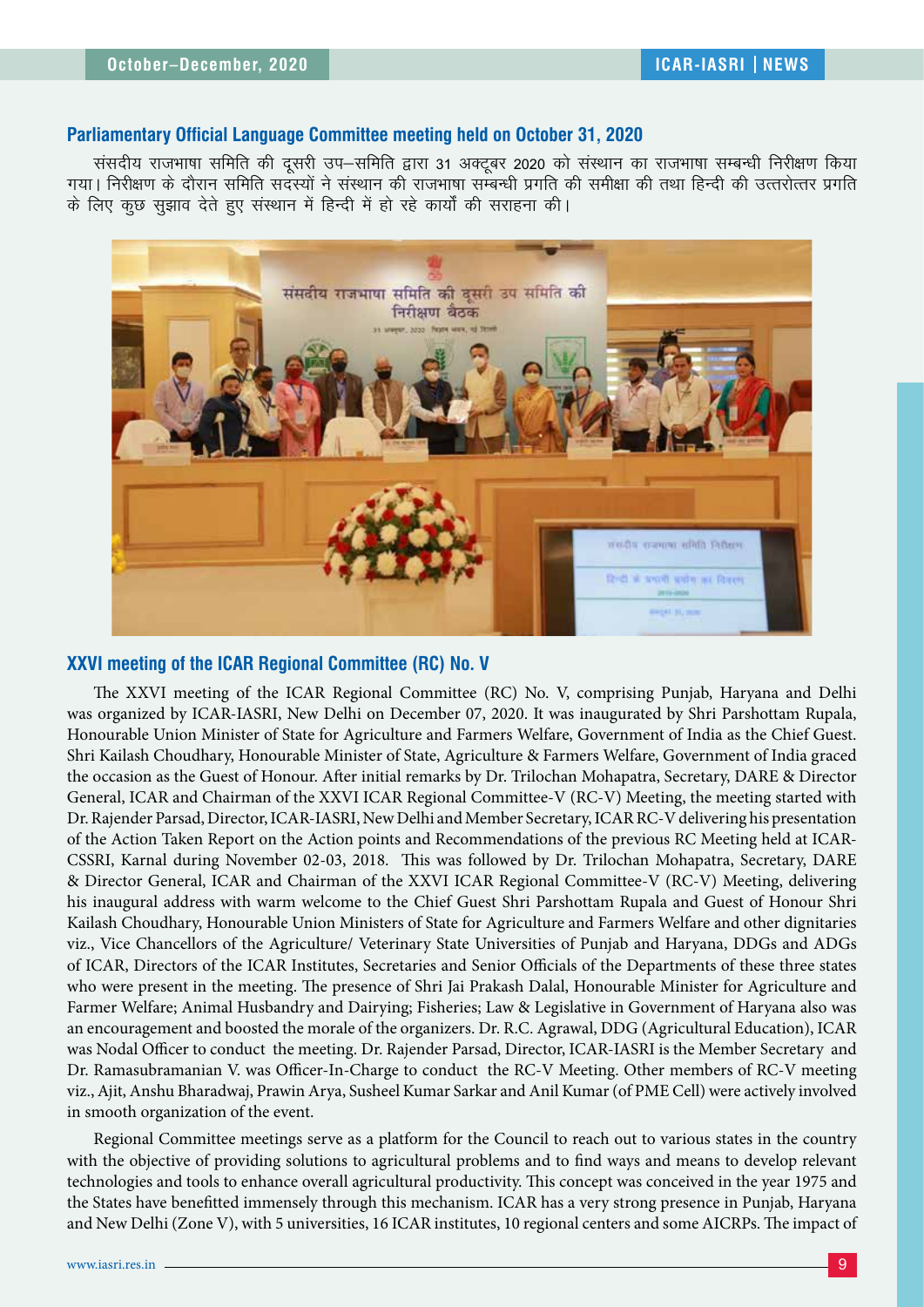

Indian green revolution has been felt in this region immensely and has made the farmers of this region very receptive and techno-friendly. The challenging factors of this region are residue burning, groundwater depletion, deterioration in soil health/ water quality, climatic and other factors. Since the farmers of this region are slowly realizing the need for crop diversification and so are moving away from Wheat and Paddy. Doubling their income is possible either through productivity enhancement or lowering the cost of cultivation through research/technological innovations. Thus, in this meeting, the challenges and constraints in agriculture and allied sectors were discussed and action points for the next meeting was chalked out.

#### **Workshop on Evaluation of Agricultural Census Scheme**

As part of a study entitled "Evaluation of Agricultural Census Scheme" a workshop was organized on December 21, 2020. The study was conducted to examine methodology, number and type of data items being collected, method of data collection and data quality assessment, review the adequacy of administrative, data processing arrangements, etc. The study was funded by Department of Agriculture, Cooperation and Farmers Welfare (DAC&FW), Ministry of Agriculture and Farmers Welfare (MoA&FW), Govt. of India. DAC&FW is implementing Agriculture Census Scheme since 1970-71 at an interval of five years and the Agriculture Census conducted during 2015-16 is tenth in the series. Agriculture Census Scheme is an important activity of Government of India and acts as a significant baseline data for formulation of policies by various State Governments, Departments of Central Ministries, Research Organizations/Individual Researchers, International Organizations and individual researches from abroad, and various other Organizations. Several major government schemes and policies such as PM-KISAN Scheme and Loan Waiver Scheme of various State Governments also depend on Agriculture Census data.

The main aim of the workshop was to discuss the major findings and recommendations of this study. Dr. V.K. Gupta, Former ICAR-National Professor; Dr. A. K. Srivastava, Former Joint Director, ICAR-IASRI; Shri Rajeev Lochan, Former Director General, CSO, MoSPI, and Dr. Vidya Dhar, Former Additional Director General, DAC&FW, MoA&FW gave their expert comments and valuable suggestions. Dr. Rajender Parsad, Director, ICAR-IASRI, New Delhi welcomed the participants and delivered inaugural address. He also suggested to explore



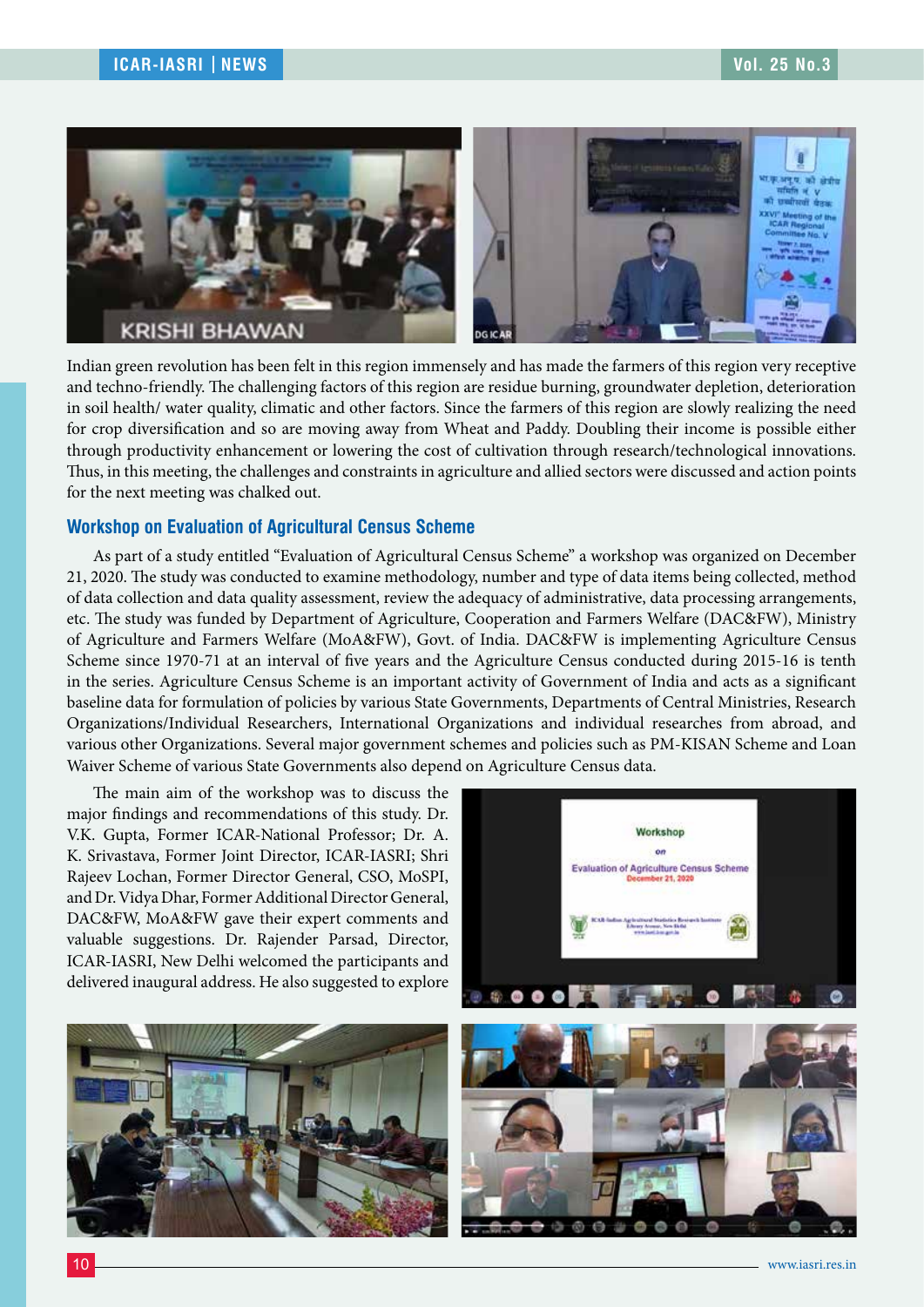the option for availability of Agriculture Census data in Machine Readable Formats, possibly through Web Services/ Application Programming Interfaces (APIs). Further, he advised for collection of data on the ownership of land by gender. Dr. Dalip Singh, Agricultural Census Commissioner, DAC&FW in his remarks highlighted the importance of the scheme and appreciated the work undertaken by the Institute. Dr. Hukum Chandra, ICAR-National Fellow and Project Investigator presented the findings and recommendations from this study. The workshop was attended by representatives from MoA&FW, experts in the subject area, representatives from different state Governments and Scientists from the Institute.

## **Workshop on Evaluation of Comprehensive Scheme for Studying Cost of Cultivation of Principal Crops (CS Scheme)**

 A Workshop was organized on "Evaluation of Comprehensive Scheme for Studying Cost of Cultivation of Principal Crops (CS Scheme)" funded by Directorate of Economics and Statistics, Department of Agriculture, Cooperation & Farmers Welfare, Ministry of Agriculture & Farmers Welfare on December 28, 2020. Seven Experts namely Dr. Padam Singh, Former Additional Director General, ICMR and Former Member, National Statistical Commission; Dr. S.D. Sharma, Former Vice Chancellor, Dev Sanskriti Vishwa Vidyalaya (DSVV), Haridwar and Former Director, ICAR-IASRI, New Delhi; Dr. U.C. Sud, Former Director, ICAR-IASRI, New Delhi; Dr. A.K. Srivastava, Former Joint Director, ICAR-IASRI, New Delhi; Dr. Randhir Singh, Former Principal Scientist, ICAR-IASRI, New Delhi; Dr. K.K. Tyagi, Former Principal Scientist, ICAR-IASRI, New Delhi and Sh. Awadhesh Kumar Mishra, Additional Director General, Social Statistics Division, NSO, Govt. of India expressed their views.





In India, the Directorate of Economics and Statistics (DES), Ministry of Agriculture & Farmers Welfare is responsible for collection of data on cost of production of crops. Some of the State Directorate of Economics and Statistics also independently collect cost of production data. The DES operates a scheme entitled "Comprehensive Scheme for Studying Cost of Cultivation / Production of Principal Crops" launched in the year 1970-71. It was meant to collect representative data on inputs and output

in physical and monetary terms which could then be used for estimation of cost of cultivation per hectare and cost of production per quintal of principal crops. This study entitled "Evaluation of Comprehensive Scheme for Studying Cost of Cultivation of Principal Crops (CS Scheme)" aims at evaluating the Comprehensive Scheme for studying cost of cultivation of principal crops to assess the effectiveness and usefulness of the scheme. The primary task is to critically evaluate the objectives, methodology followed under the scheme, to examine data quality, manpower structure at different levels under the scheme, expansion of scheme in other states.

Dr. Rajender Parsad, Director ICAR-IASRI delivered the welcome speech and opined that for better accessibility the data should be shared in machine readable formats. Dr. Tauqueer Ahmad, Head, Division of Sample surveys and Principal Investigator of the project discussed about the details of the project and further details were presented by Dr. Prachi Misra Sahoo, Principal Scientist. Smt. Ruchika Gupta, Advisor, Directorate of Economics and Statistics gave her remarks.

Several aspects concerning the project like basic information, scope, objectives, planned program of work under the study, sampling design of the scheme, states covered under the scheme, definitions about items of cost, state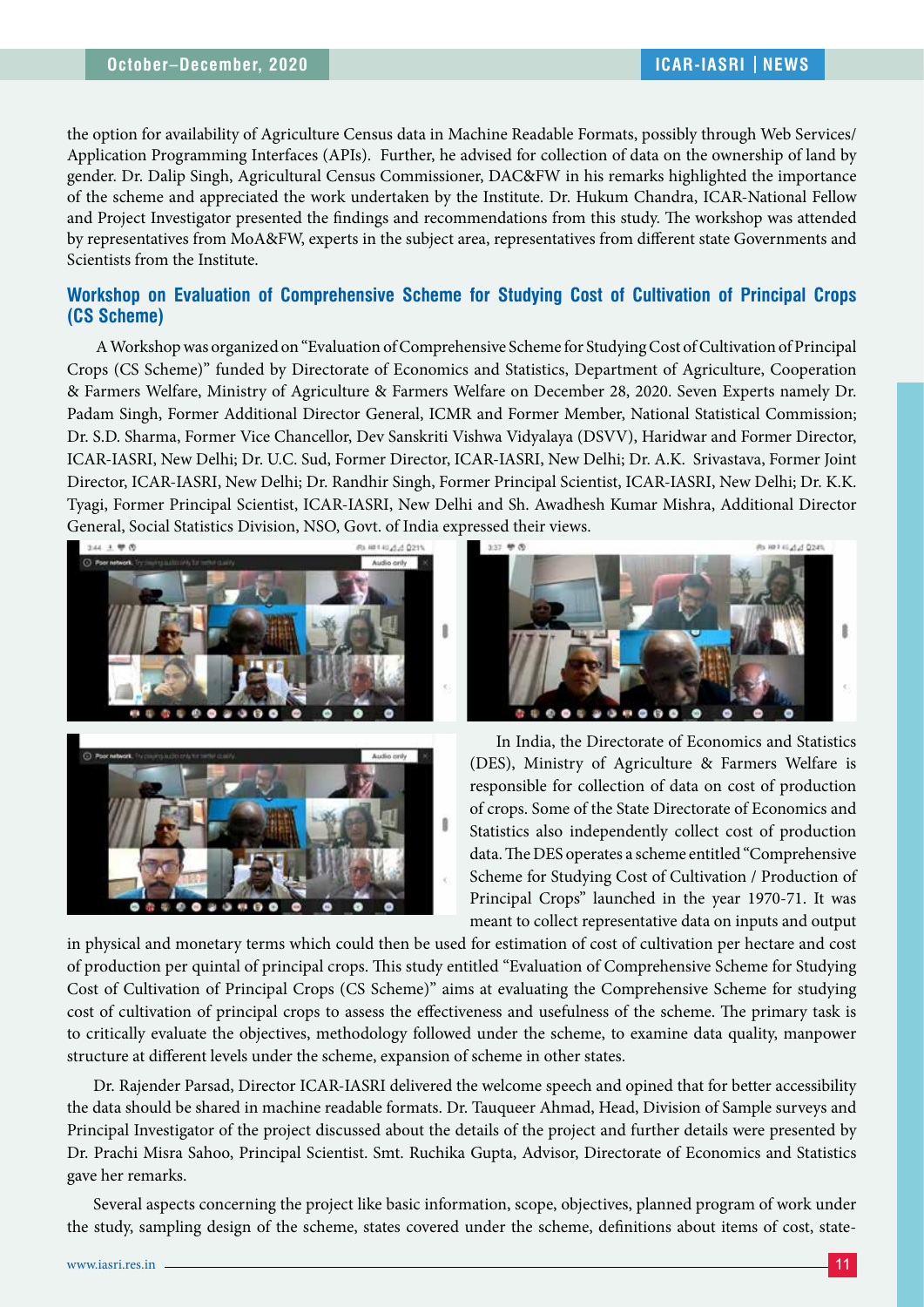wise crop complex selection for block period 2020-23, status of staff position at Implementing Agency under the Scheme were discussed. Discussions were also held regarding the selected states viz. Haryana, Uttar Pradesh, Punjab, Rajasthan and Orissa were proposed in the presentation. Three different questionnaires at three different levels viz. ministry, implementing agencies and village, prepared under the project were discussed. One of the prime agenda of the Workshop was to present the developed questionnaires and receive feedback from all the participants. All the participants contributed in the deliberations and discussion and provided valuable suggestions to improve upon the questionnaires. Some of the important suggestions are as follows:

- i) Information should be gathered from CACP also.
- ii) Adequacy of sample size for each crop should be emphasized.
- iii) Emphasis should be given on the issues related to operationalization and implementation of the scheme.
- iv) Cost of cultivation scheme should be different for small, marginal and large farmers.
- v) To include Kerala or Tamil Nadu state in the study for field data collection.
- vi) To drop questions on sampling design and estimation procedure.
- vii) Enquire about computation of standard error under scheme and the results.

#### **Kisan Diwas Celebrated**

On December 23, 2020, Kisan Diwas was organized online. Five members from farming community namely Mr Suresh Kumar (Rajasthan), Mr Ujjawal (Rajasthan), Mr Vinod Kumar (Haryana), Mr. Rajneesh Kumar (Rajsthan), Mr Dharmendra (U.P.) and ICAR-IASRI staff were invited. Director ICAR-IASRI addressed the meeting and felicitated the farmers. The Director also appraised them of various digital resources developed by our institute and other ICAR institutes and demonstrated some of them. The farmers also expressed their views. They lauded the efforts of ICAR scientists in generating wealth from waste, for example in generation of compost from waste. The farmers also stressed that on-farm demonstrations by ICAR scientists are really helpful and farmers want more such interactions. They also praised the efforts of scientists towards water harvesting and parali management. Farmers also stressed the need for further improvement in the farmer-research community interaction.



## **WORKSHOPS/WEBINARS/MEETINGS/CELEBRATIONS ETC. ORGANIZED**

#### **Workshops/Webinars**

- Hindi Workshop on "File management System in E-Office" was organized on October 09, 2020 (Mukesh Kumar and Rakesh Kumar Saini).
- y Webinar on ICAR Research Data Repository for Knowledge Management for ICAR-Central Institute of Fisheries Education, Mumbai was organized on October 21, 2020 (Subodh Gupta of ICAR-CIFE, Mumbai; Mukesh Kumar and Rajender Parsad)
- Webinar on ICAR Research Data Repository for Knowledge Management for ICAR-Directorate of Groundnut Research, Junagarh was organized on October 27, 2020 (Rajender Parsad; Kona Praveen, DGR, Junagarh)
- Online Hindi workshop on Overview of Tools and Techniques in Agricultural Bioinformatics. was organized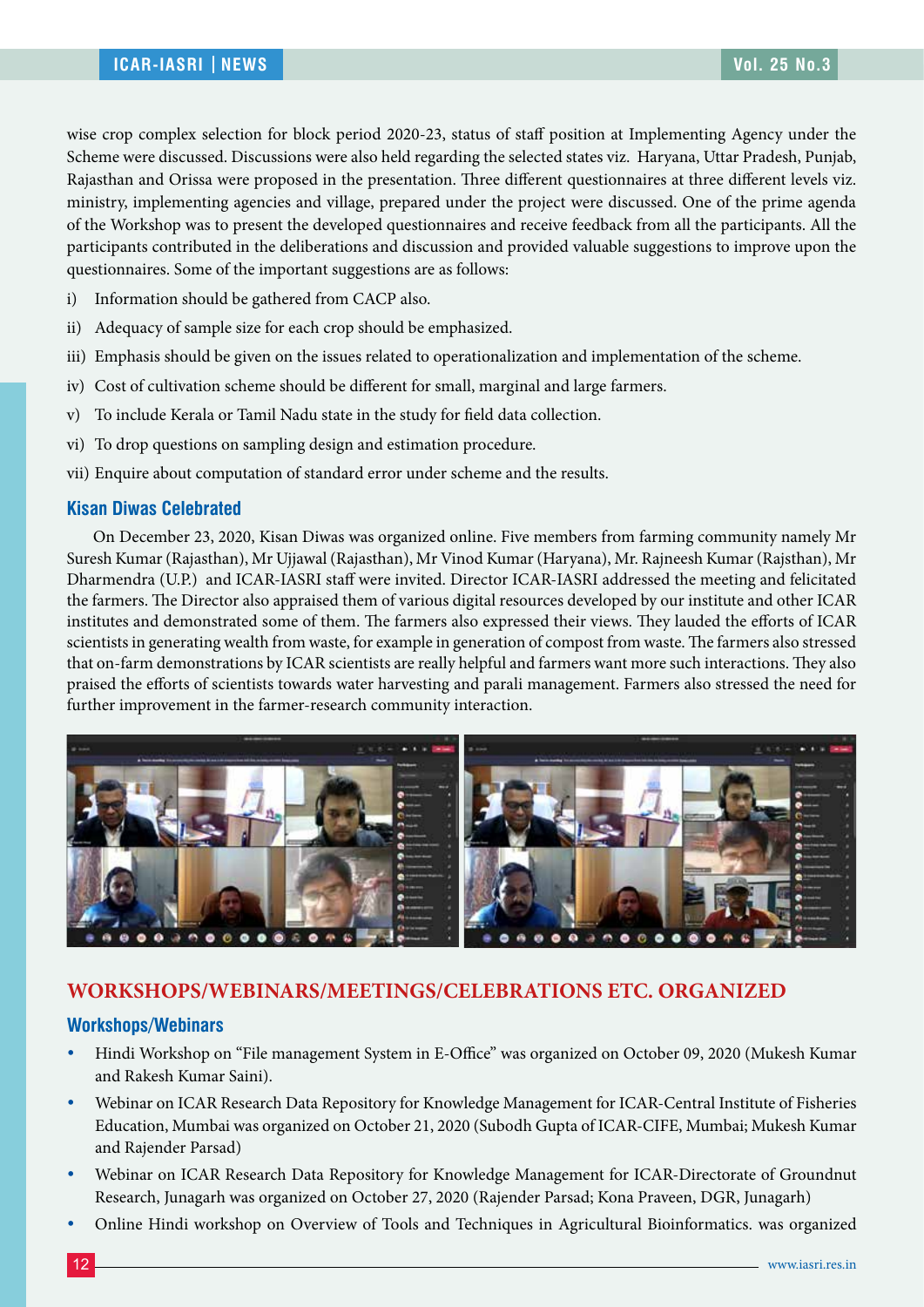during December14-16, 2020 (Sudhir Srivastava, Md. Samir Farooqi and K.K. Chaturvedi)

Half Day e-Office Workshop for ICAR-NCIPM, New Delhi staff was organized on December 17, 2020 (Mukesh Kumar).

#### **Meetings**

- y Organized a meeting with Bioinformatics Group, C-DAC Pune on October 06, 2020 to discuss about the workflow/ pipelines development in ANVAYA and its installation in our HPC cluster of ASHOKA. (K.K.Chaturvedi)
- y IJSC meeting conducted at our institute on December 24, 2020.
- IMC (Institute Management Committee) meeting conducted at our institute on December 31, 2020.

#### **Other events**

- Constitution Day was celebrated by our institute on November 26, 2020.
- Swachta-Pakhwara was organized at our institute during December 16-31,2020.
- Staff members and students of the Institute virtually participated in the Interaction of Hon'ble Prime Minister with farmers and Release of next installment of PM– Kisan Samman Nidhi programme on December 25, 2020.

#### **Seminars Delivered**

A total of 38 seminars on different areas of Agricultural Statistics, Computer Application and Bioinformatics which include presentations on new project proposals, salient findings of the completed research projects and Training undertaken at International level by the Scientists, Course/ Thesis/ ORW Seminars of students of M.Sc. and Ph.D. disciplines of Agricultural Statistics, Computer Application and Bioinformatics. The category-wise break-up is given below.

| Category  | <b>Type of Seminar</b> | <b>Number</b> |
|-----------|------------------------|---------------|
| Scientist | Project Completion     |               |
|           | New Project Proposal   |               |
| Student   | Course                 | 32            |
|           | <b>ORW</b>             |               |
|           | Thesis                 | 4             |
| Total     |                        | 38            |

## **PUBLICATIONS**

#### **Research Papers**

- 1. Aditya, K, Chandra H, Basak, P, Kumari, V and Das, S (2020). District level crop yield estimation with reduced number of crop cutting experiments. *Indian Journal of Agricultural Sciences*, **90 (6)**, 1185–1189.
- 2. Aditya, K, Gupta, S, Guha, S and Verma, B (2020). Food and nutrition in Indo-Gangetic plain region-A disaggregate level analysis. *Current Science*, **119(11)**, 1783-1788.
- 3. Agrawal, A, Venkatesan, T Ramasamy, GG. Syamala, RR, Muthugounder, M and Rai, A(2020). Transcriptome alterations of field-evolved resistance in *Pectinophoragossypiella* against Bt Bollgard II cotton in India. *Journal of Applied Entomology,* **144**, 929-940; DOI: 10.1111/jen.12805.
- 4. Ahmad, T, Sud, UC, Rai, A and Sahoo, PM (2020). An alternative sampling methodology for estimation of cotton yield using double sampling approach. *Journal of the Indian Society of Agricultural Statistics*, **74(3)**, 217-226.
- 5. Anjoy, P, Chandra, H and Aditya, K (2020). Spatial hierarchical Bayes small area estimation for disaggregate level crop acreage estimation. *Indian Journal of Agricultural Sciences*, **90(9)**, 1780-85.
- 6. Anjum, A, Jaggi, S, Varghese, E, Lall, S, Rai, A, Bhowmik, A, Mishra, DC and Sarika (2020). Mixture distribution approach for identifying differentially expressed genes in microarray data of *Arabidopsis thaliana*. *Indian Journal*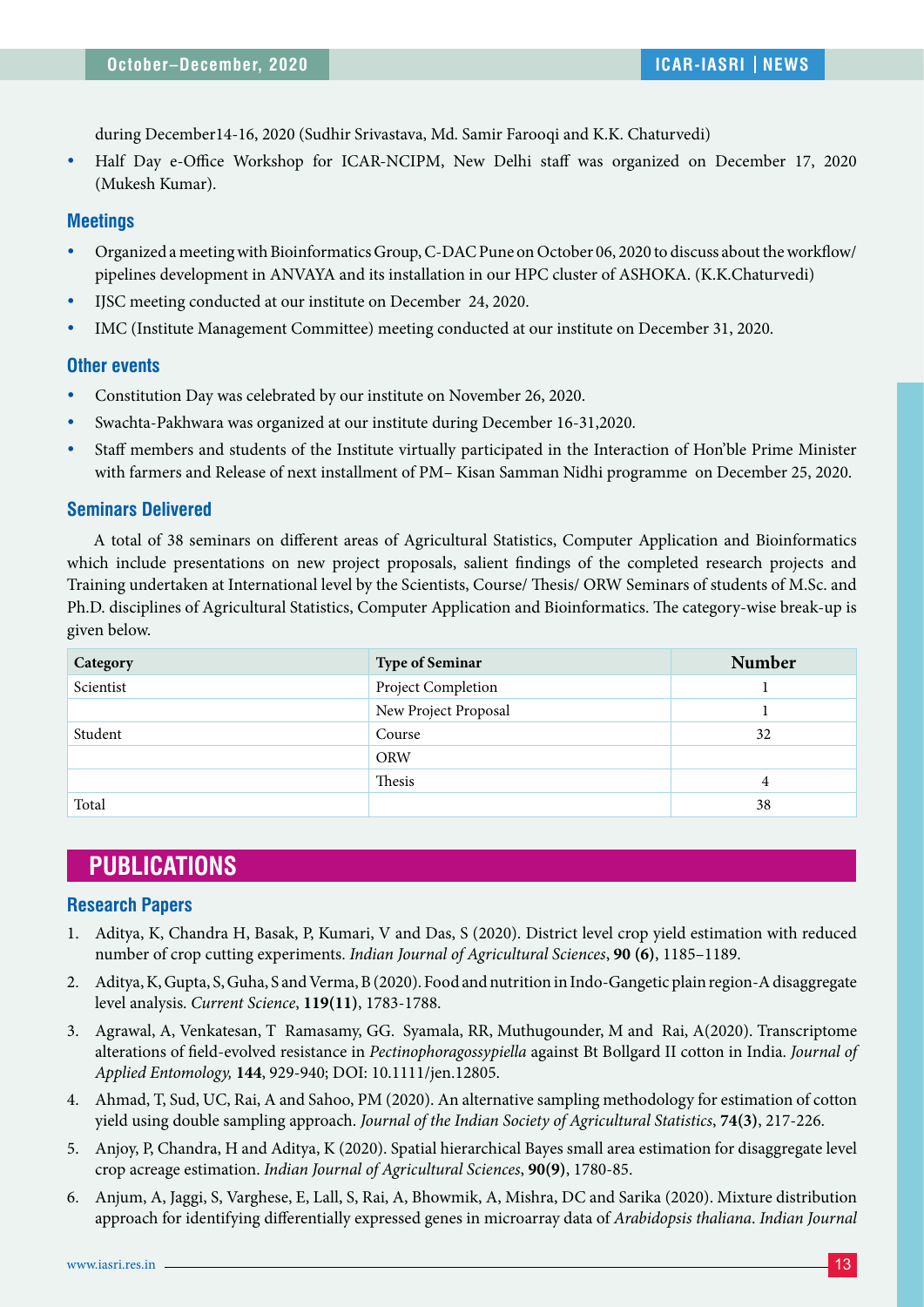*of Agricultural Sciences*, **90(10)**, 139-143. *http://krishi.icar.gov.in/jspui/handle/123456789/43025*.

- 7. Anuja, AR, Amit Kar, Jha, GK, Pramod Kumar, Roy Burman, R, Singh, KN and Shivaswamy, GP (2020). Pattern and implications of labour migration on technical efficiency of farm households: A study in Bundelkhand region of central India. *Indian ournal of Agricultural Sciences*, **90(10)**, 1877–82. *http://krishi.icar.gov.in/jspui/ handle/123456789/43003*
- 8. Bahadari, S, Singh, YV, Baray, SM, Shivay, YS and Parsad, R (2020). Influence of foliar application of nitrogen on growth and yield of mungbean (*Vignaradiata*) varieties in Kandahar region of Afghanistan. *Indian Journal of Agronomy*, **65(1)**, 111-115.
- 9. Bardhan, T, Satyapriya, Singh, P, Paul, S, Sangeetha, V, Bhowmik, A, Venkatesh, P and Bhattacharya, S (2019). A study on perception of urban consumers regarding organic foods in Eastern India. *Indian Journal of Extension Education*, **56(2)**, 13-17. *http://krishi.icar.gov.in/jspui/handle/123456789/43324*.
- 10. Behera, BK, Chakraborty, HJ, Patra, B, Rout, AK, Dehury, B, Das, BK, Sarkar, DJ, Parida, PK, Raman, RK, Rao, AR, Rai, A and Mohapatra, T (2020). Metagenomic analysis reveals bacterial and fungal diversity and their bioremediation potential from sediments of river Ganga and Yamuna in India. *Frontiers in Microbiology*. 11:556136. https://doi.org/10.3389/fmicb.2020.556136.
- 11. Behera, BK, Patra, B, Chakraborty, HJ, Sahu, P, Rout, AK, Sarkar, DJ, Parida, PK, Raman, RK, Rao, AR, Rai, A, Das, BK, Jena, J and Mohapatra, T (2020): Metagenome analysis from the sediment of river Ganga and Yamuna: In search of beneficial microbiome. *PLoS ONE*, **15(10)**, e0239594. https://doi.org/10.1371/journal.pone. 0239594
- 12. Bhattacharya, P, Maity, PP, Mowrer, J, Maity, A, Ray, M, Das, S, Chakrabarti, B, Ghosh, T and Krishnan, P (2020). Assessment of soil health parameters and application of the sustainability index to fields under conservation agriculture for 3, 6, and 9 years in India. Heliyon, **12(6)**, e05640
- 13. Bhowmik, A, Varghese, E, Jaggi, S and Varghese, C (2020). On the generation of factorial designs with minimum level changes. *Communications in Statistics - Simulation and Computation*. DOI: 10.1080/03610918.2020.1720244. *https://krishi.icar.gov.in/jspui/handle/123456789/31754*
- 14. Bishnoi, S, Singh, S, Singh, KN, Ray, M, Dahiya, S, Dubey, SK, Singh, A, Mishra, P, Pattanaik, B, Yadav, MR, Shankar, R, Singh, S, Pandey, J, Rai, V, Singh, SP, Mahapatra, SK and Singh, P (2020). A knowledge test for agricultural extension personnel on agri-nutrition. *Journal of Community Mobilization and Sustainable Development*, **15(3)**, 649-652.
- 15. Biswas, A, Rai, A and Ahmad, T (2020). Rescaling bootstrap technique for variance estimation for ranked set samples in finite population. *Communications in Statistics: Simulation and Computation*, **49(10)**, 2704-2718, *https://doi.org/10.1080/03610918.2018.1527349; http://krishi.icar.gov.in/jspui/handle/123456789/36104*
- 16. Biswas, A, Rai, A and Ahmad, T (2020). Spatial bootstrap variance estimation method for missing survey data. *Journal of the Indian Society of Agricultural Statistics*, **74(3)**, 227–236.
- 17. Biswas, A, Rai, A, Ahmad, T and Sahoo, PM (2020). Rescaled spatial bootstrap variance estimation of spatial estimator of finite population parameters under ranked set sampling. *Journal of the Indian Society of Agricultural Statistics*, **74(2)**, 137–147. http://krishi.icar.gov.in/jspui/handle/123456789/42417
- 18. Budhlakoti, N, Rai, A and Mishra, DC (2020). Effect of influential observation in genomic prediction using LASSO diagnostic. *Indian Journal of Agricultural Sciences*, **90(6)**, 1155–59.
- 19. Budhlakoti, N, Rai, A, Mishra, DC, Jaggi, S, Kumar, M and Rao, AR (2020). Comparative study of different nonparametric genomic selection methods under diverse genetic architecture. *Indian Journal of Genetics and Plant Breeding*, **80(4)**, 395-401. DOI: 10.31742/IJGPB.80.4.4. http://krishi.icar.gov.in/jspui/handle/123456789/46461
- 20. Bushau, SA, Barati, MT, Gagnon, KB, Khundmiri, SJ, Kitterman, K, Hill, BG, Sherwood, A, Merchant, M, Rai, SN, Srivastava, S, Clark, B, Siskind, L, Brier, M, Hata, J and Lederer, E (2020). NHERF1 loss upregulates enzymes of the pentose phosphate pathway in kidney cortex. *Antioxidants*, **9(9)**, 862. https://doi.org/10.3390/ antiox9090862
- 21. Chiru, ThDG, Sharma, N, Padaria, RN, Ahmad, N, Punitha, P and Ramasubramanian V. (2020). Comparative assessment of strengths, weaknesses, opportunities and threats (SWOT) and constraints of public and private farm advisory services in Meghalaya, *Journal of Community Mobilization and Sustainable Development*, **15(2)**,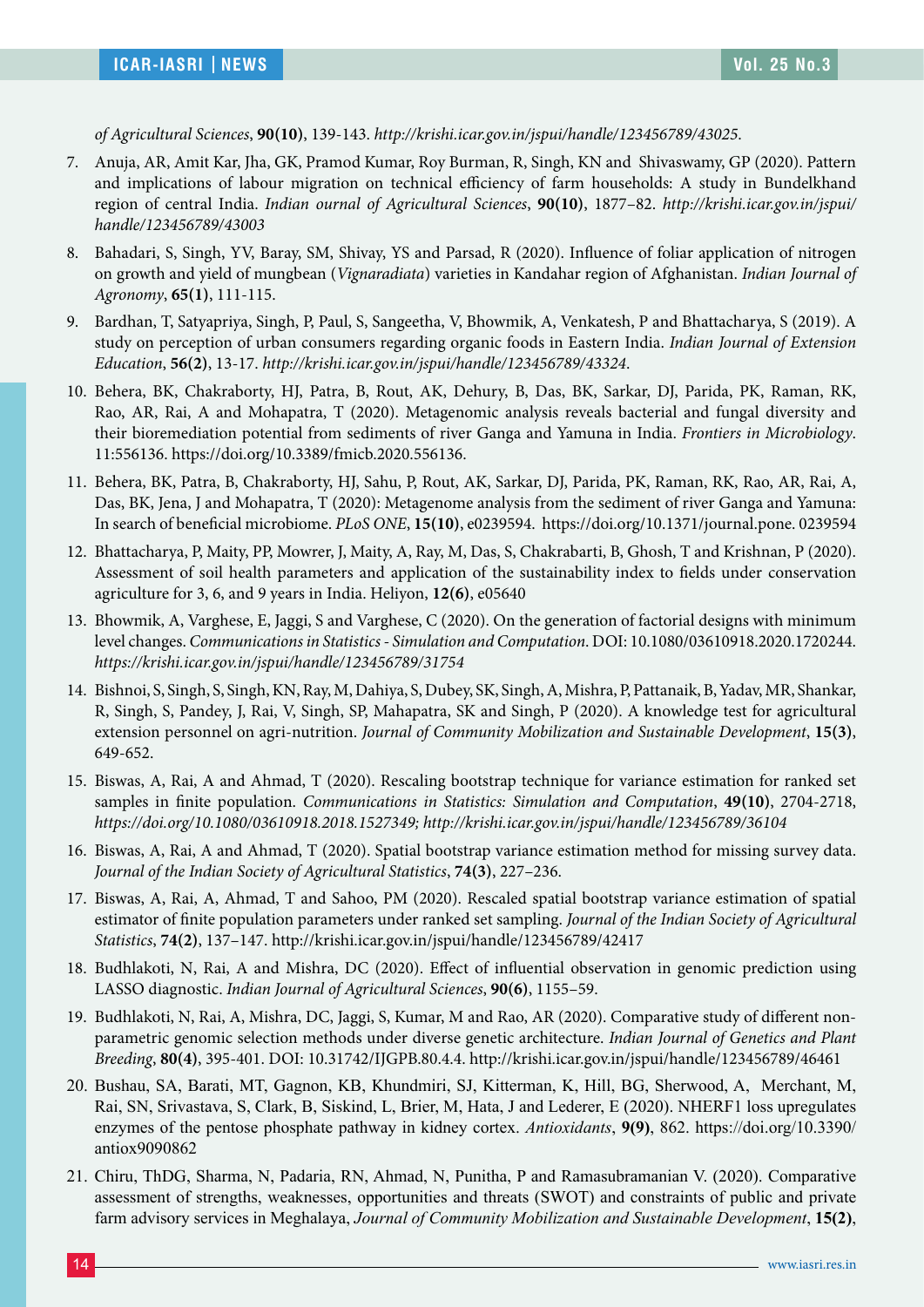352-358. http://krishi.icar.gov.in/jspui/handle/123456789/42334.

- 22. Choudhary, P, Bhowmik, A, Chakdar, H, Khan, MA, Selvaraj, C, Singh, SK, Kumar, M, Kumar, S and Saxena, AK (2020). Understanding the biological role of PqqB in Pseudomonas stutzeri using molecular dynamics simulation approach. *Journal of Biomolecular Structure and Dynamics,* **8**, 1-13.https://doi.org/10.1080/07391 102.2020.1854860.
- 23. Das, BK, Behera, BK, Chakraborty, HJ, Paria, P, Gangopadhyay, A, Routa, AK Nayak, KK, Parida, PK and Rai, A(2020). Metagenomic study focusing on antibiotic resistance genes from the sediments of River Yamuna. *Gene,* **758***.* https://doi.org/10.1016/j.gene.2020.144951.
- 24. Das, P, Jha, GK, Lama, A, Parsad, R and Mishra, DC (2020). Empirical mode decomposition based support vector regression for agricultural price forecasting. *Indian Journal of Extension Education*, **56(2)**, 7-12. *http://krishi.icar. gov.in/jspui/handle/123456789/44138*
- 25. Das, SK, Ghosh, GK, Avasthe, R and Sinha, K (2020). Morpho-mineralogical exploration of crop, weed and tree derived biochar for soil and environmental application. *Journal of Hazardous Materials*(Online), **407**, https://doi. org/10.1016/j.jhazmat.2020.124370.
- 26. Deka H, Barman T, Dutta J, Devi A, Tamuly P, Paul R.K, Karak T. (2020). Catechin and caffeine content of tea (*Camellia sinensis* L.) leaf significantly differ with seasonal variation: A study on popular cultivars in North East India. *Journal of Food Composition and Analysis*. **96**, https://doi:10.1016/j.jfca.2020.103684.
- 27. Gautam, D, Nath, R, Gaikwad, AB, Bhat, KV, Mondal, B, Akhtar, J, Singh, G, Iquebal, MA, Tiwari, B and Archak, S (2020). Identification of new resistant sources against downy mildew disease from a selected set of cucumber germplasm and its wild relatives. *Indian Journal of Genetics and Plant Breeding*, **80(4)**, 427-431. *http://krishi.icar. gov.in/jspui/handle/123456789/47055*
- 28. Ghosh, S, Singh, KN, Thangasamy, A, Datta, D and Lama, A (2020). Forecasting of Onion price and volatility movements in markets of Maharashtra using ARIMAX-GARCH and DCC models. *Indian Journal of Agricultural Sciences*, **90(5)**, 1009-1013. http://krishi.icar.gov.in/jspui/handle/123456789/44524
- 29. Golui, D, Datta, SP, Dwivedi, BS, Meena, MC, Trivedi, VK, Jaggi, S and Bandyopadhya, KK (2020). Assessing geoavailability of zinc, copper, nickel, lead and cadmium in polluted soils using short sequential extraction scheme, *Soil and Sediment Contamination: An International Journal*, **30:1**, 74-91. https://doi.org/10.1080/15320383.2020 .1796924.
- 30. Guha, S and Chandra, H (2020) Improved chain-ratio type estimator for population total in double sampling. *Mathematical Population Studies*, **27(4)**, 216-231.
- 31. Gupta, R.K., Bhowmik, A., Jaggi, S., Varghese, C., Harun, M. and Datta, A. (2020). Trend free block designs in three plots per block. *Rashi: Journal of the Society for Application of Statistics in Agriculture and Allied Sciences,*  **4(1)**, 01-06. *http://krishi.icar.gov.in/jspui/handle/123456789/42330*.
- 32. Jeet, P, Ghodki, BM, Dolamani, A, Anuja, AR, Balodiand, R and Upadhyaya, A (2020). Enhancement of land and water productivity through participatory rural appraisal. *Journal of AgriSearch,* **7(4)**, 234-240. *https://doi. org/10.21921/jas.v7i04.19396*
- 33. Krishnan, V, Awana, M, Rani, APR, Bansal, N, Bollinedi, H, Srivastava, S, Sharma, S Singh, AK, Singh, A and Praveen, S (2020). Quality matrix reveals the potential of Chak-hao as a nutritional supplement: A comparative study of matrix components, antioxidants and physico-chem ical attributes, *Journal of Food Measurement and Characterization*, **15**, 826-840, https://doi.org/10.1007/s11694-020-00677-w.
- 34. Kumar, J, Jaggi, S, Varghese, E, Bhowmik, A and Varghese, C (2020). First order rotatable designs incorporating differential neighbour effects from experimental units up to distance 2, *Metrika*. **83**, 923–935. *http://krishi.icar. gov.in/jspui/handle/123456789 /41201*.
- 35. Kumar, RR, Goswami, S, Rai, GK, Jain, N, Singh, PK., Mishra, D, Chaturvedi, KK, Kumar, S, Singh, B, Singh, GP, Rai, A, Chinnusamy, V and Praveen, S. (2020). Protection from terminal heat stress: a trade-off between heatresponsive transcription factors (HSFs) and stress-associated genes (SAGs) under changing environment, *Cereal Research Communications*. *https://doi.org/10.1007/s42976-020-00097-y*.
- 36. Kumar, S, Anwer, ME, Immanuelraj, TK, Kumar, S, Singh, HP, Mishra, SN and Sarkar, SK (2020). Agricultural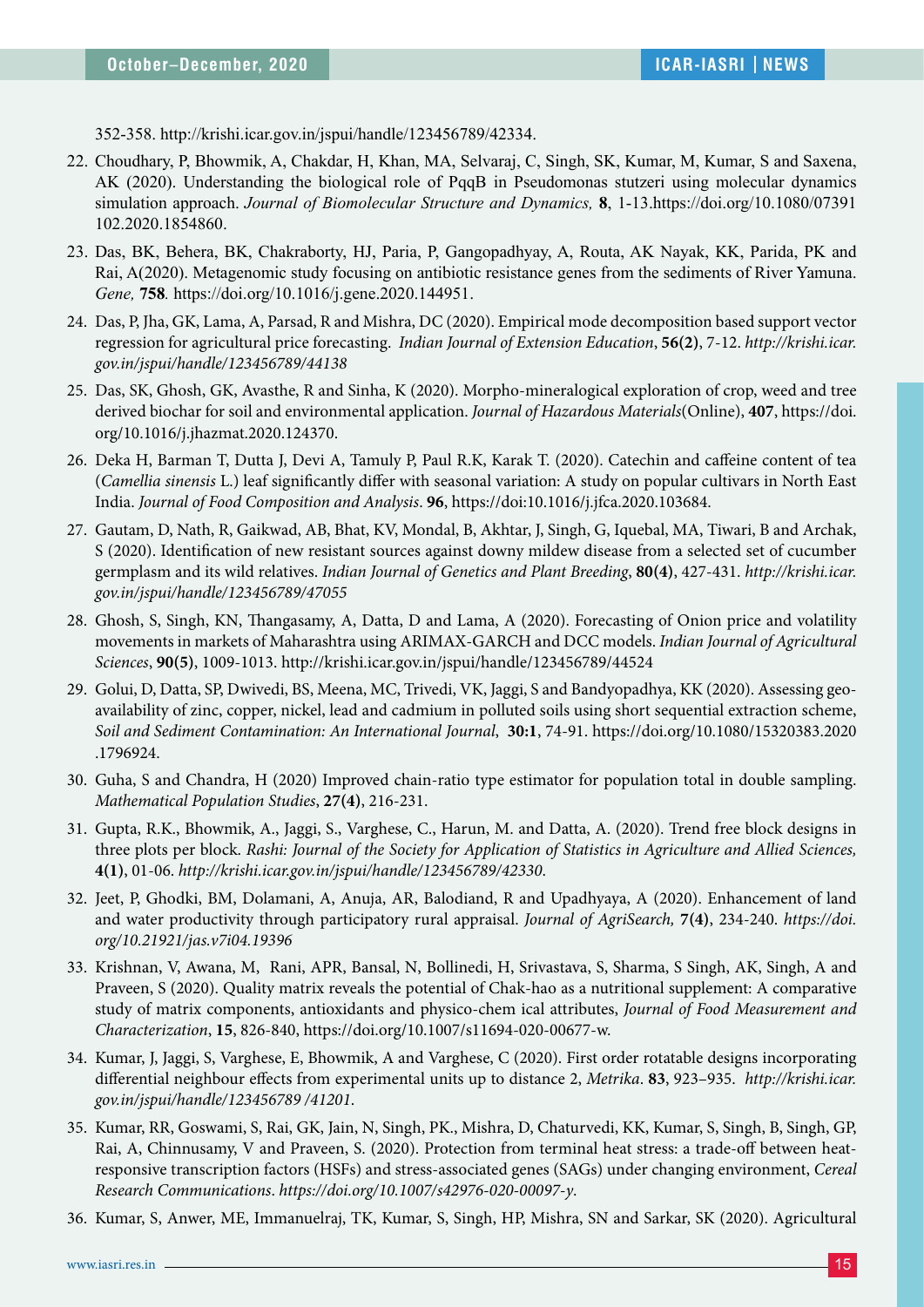wages in India: trends and determinants. *Agricultural Economics Research Review*, **33(1)**, 71-80.

- 37. Kumar, S, Kumari, J, Bhusal, N, Pradhan, AK, Budhlakoti, N, Mishra, DC, Chauhan D, Kumar, S, Singh, AK,, Reynolds, M and Singh, GP (2020) Genome-wide association study reveals genomic regions associated with ten agronomical traits in wheat under late-sown conditions. *Frontiers in Plant Science,* 11, 549743. *https://doi. org/10.3389/fpls.2020.549743*.
- 38. Kumbhare, DK, Sharma, DK, Kumar, P and Bhowmik, A (2020). Facilitating factors for a successful agri-tourism venture: A principal component analysis. *Indian Journal of Extension Education*, **56(2)**,18-21. *http://krishi.icar. gov.in/jspui/handle/123456789/43323*
- 39. Lama, A, Singh, KN, Shekhawat, RS, Sarkar, KP and Gurung, B (2020). Forecasting price index of Finger Millet (Ragi) in India under policy interventions. *Indian Journal of Agricultural Sciences*, **90(5)**, 885-889. *http://krishi. icar.gov.in/jspui/handle/123456789/43035*
- 40. Majumdar, SG, Rai, A and Mishra, DC (2019). Effect of genotype imputation on integrated model for genomic selection. *Journal of Crop and Weed,* **16(1)**, 133-137. *https://doi.org/10.22271/ 09746315.2020.v16.i1.1283*.
- 41. Majumdar, SG, Rai, A, Mishra, DC (2020). Comparative study of statistical models for genomic prediction. *Journal of the Indian Society of Agricultural Statistics*, **74(2)**, 91–98.
- 42. Mandal, S, Sharma, PK, Indra, M, Kushwaha, HL, Arun, TV and Susheel, KS (2020). Design and development of phase change material (PCM) based hybrid solar dryer for herbs and spices. *Indian Journal of Agricultural Sciences*, **90(11)**, 2217-24 *http://krishi.icar.gov.in/jspui/handle/123456789/44142*
- 43. Mandal, Silpa, Sharma, P.K., Indra Mani, Kushwaha, H.L. T.V. Arun Kumar, Sarkar, Susheel, (2020). Design and development of phase change material (PCM) based hybrid solar dryer for herbs and spices, *Indian Journal of Agricultural Sciences*, **90(11)**, 2217-24. *http://krishi.icar.gov.in/jspui/handle/123456789/44142*.
- 44. Md, Y., Singh, KN, Lama, A and Paul, RK (2020) Modelling volatility Influenced by Exogenous Factorsusing an Improved GARCH-X Model. *Journal of the Indian Society of Agricultural Statistics,***74(3)**, 209–216
- 45. Meher, PK, Satpathy, S, Rao, AR (2020). miRNALoc: predicting miRNA subcellular localizations based on principal component scores of physico-chemical properties and pseudo compositions of di-nucleotides. *Scientific Reports*, **10(1)**, 1-2.
- 46. Moury, PK, Ahmad, T, Rai, A, Biswas, A and Sahoo, PM (2020). Outlier robust finite population estimation under spatial non-stationarity. *International Journal of Agricultural and Statistical Sciences*, **16(2)**, 535-545.
- 47. Nath, K, Jain, R, Marwaha, S, Roy, HS and Arora, A (2020). Identification of optimal crop plan using nature inspired metaheuristic algorithms, *Indian Journal of Agricultural Sciences,* **90 (8)**, 1587-92.
- 48. Negi, A, George, KJ, Jasrotia, RS, Madhavan, S, Jaiswal, S, Angadi, UB, Iquebal, MA, Kalathil, PM, Palaniyandi, U, Rai A and Kumar D (2020). Drought responsiveness in black pepper (Piper nigrum L.): Genes associated and development of a web-genomic resource. Physiologia Plantarum, 172, 2, (286-288), https://doi.org/10.1111/ ppl.13308.
- 49. Pandey, Yogesh, Mishra, AK, Sarangi, A, Singh, DK, Sahoo, RN, and Sarkar, S. (2020). Trends analysis of stream flow at different gauging stations in upper Jhelum river. Journal of Geography, *Environment and Earth Science International,* **24(7)**, 39-55. *http://krishi.icar.gov.in/jspui/handle/123456789/44376*
- 50. Paul, RK, Vennila, S, Yadav, SK, Bhat, MN, Kumar, M, Chandra, P, Paul, AK and Prabhakar, M (2020). Weather based forecasting of sterility mosaic disease in pigeonpea (*Cajanuscajan*) using machine learning techniques and hybrid models. *Indian Journal of Agricultural Sciences,* **90(10)**, 1952-1958.
- 51. Peter, TB, Ajit, Varghese, C, Jaggi, S (2020). Development and comparative diagnosis of conventional (linear/ nonlinear) and artificial intelligence techniques-based predictive models for estimating timber volume of Tectonagrandis. *International Journal of Ecology and Environmental Sciences*, **2(4)**, 01-11.
- 52. Peter, TB, Varghese, C, Jaggi, S, Varghese, E and Harun, M (2020). An efficient class of tree network balanced designs for agroforestry experimentation. *Communications in Statistics - Simulation and Computation*. https:// doi.org/10.1080/03610918.2020.1825739.
- 53. Pradhan, AK, Kumar, S, Singh, AK, Budhlakoti, N, Mishra, DC, Chauhan, D, Mittal, S, Grover, M, Kumar, S,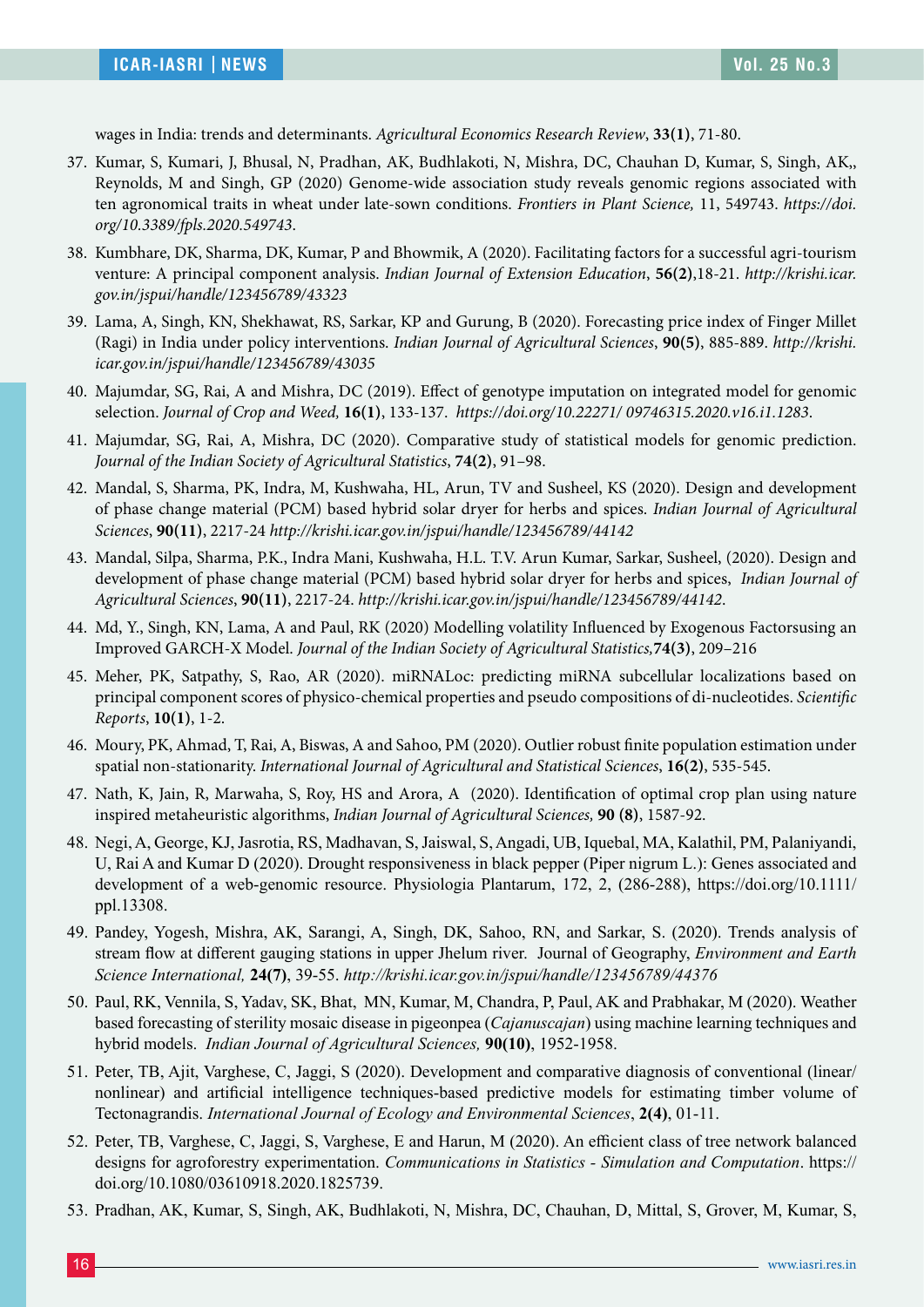Gangwar, OP, Kumar, S, Gupta, A, Bhardwaj, SC, Rai, A and Singh, K (2020). Identification of QTLs/defense genes effective at seedling stage against prevailing races of wheat stripe rust in India, *Frontiers in Genetics,* **11**, 572975. *https://doi.org/10.3389/fgene.2019.00327.*

- 54. Rajan, V, Mishra, DC, Budhlakoti, N and Kumar, S (2020). Prediction and validation of protein-protein interaction using protein 3D structure and physicochemical properties by the aid of support vector machine. *Biotech Today*, **10 (1)**, 12-14.
- 55. Rajesh, T and Ananth, GS(2020). An Economic analysis of bidi tobacco cultivation in Belgaum district, Karnataka. *International Journal of Current Microbiology and Applied Sciences*, 9(12): 526-531. http://krishi.icar.gov.in/jspui/ handle/123456789/45168
- 56. Rasal, KD, Iquebal, MA, Dixit, S, Vasam, M, Jaiswal, S, Sahoo, L, Jagannadham, J, Nandi, S, Mahapatra, KD, Rasal, A, Udit, UK, Meher, PK, Murmu, K, Angadi, UB, Rai, A, Sundaray, JK and Kumar, D (2020). Revealing global transcriptional plasticity and modulation in metabolic pathways in liver of genetically improved carp, Jayanti rohu, Labeorohita fed with high carbohydrate regime. *International Journal of Molecular Sciences*. **21(21)**, 8180, https://doi.org/10.3390/ijms21218180.
- 57. Rawal, HC, Angadi, U and Mondal, TK (2020). TEnGExA: an R package based tool for tissue enrichment and gene expression analysis, *Briefings in Bioinformatics*, **22(3)**, bbaa221, https://doi.org/10.1093/bib/bbaa221. http://krishi.icar.gov.in/jspui/handle/123456789/42547.
- 58. Ray, M, Singh, KN, Ramasubramanian, V, Paul, RK, Mukherjee, A and Rathod, S (2020). Integration of wavelet transform with ANN and WNN for time series forecasting: an application to Indian monsoon rainfall, *National Academy Science Letters*, **43**, 509-513. *http://krishi.icar.gov.in/jspui/handle/123456789/44372*
- 59. तनुज मिश्रा, अलका अरोरा, सुदीप मारवाह, मृण्मय रे एवं आर.एस.तोमर (2020), छवि विश्लेषण और मशीन लर्निग तकनीक हारा पौधे बायोमास का अनुमान, भारतीय कृषि अनुसंधान पत्रिका, 35(1 एवं 2), 67–70 राष्ट्रीय कृषि विज्ञान अकादमी
- 60. Saha, A., Singh, K. N., Ray, M. and Rathod, S. (2020). A hybrid spatio-temporal modelling: An application to space-time rainfall forecasting, *Theoretical and Applied Climatology,***142,** 1271-1282. *http://krishi.icar.gov.in/jspui/ handle/123456789/44373*
- 61. Sahu, TK, Gurjar, AKS, Meher, PK, Varghese, C, Marwaha, S, Rao, GP, Rai, A, Guleria, N, Basagoudanavar, S, Sanyal, A and Rao, A. (2020). Computational insights into RNAi-based therapeutics for foot and mouth disease of Bos Taurus. *Scientific Reports*, **10**, 21593. *https://doi.org/10.1038/s41598-020-78541-6*.
- 62. Sarkar, KP, Singh, KN, Lama, A and Gurung, B (2020). Incorporation of exogenous variable in long memory model: An ARFIMAX GARCH framework. *Journal of the Indian Society of Agricultural Statistics,***74(2)**, 99–106
- 63. Satyapriya, S, Bishnoi, S, Singh, Singh, KN, Ray, M, Dahiya, S, Dubey, SK, Singh, A, Mishra, P, Rubeka, Shankar, R, Yadav, M, Pandey, J, Rai, V, Singh, SP, Mahapatra, SK and Singh, P (2020). Nutritional health belief model for understanding motivational health behaviour of farmers. *Indian Research Journal of Extension Education*, **20(4)**, 48-54. *http://krishi.icar.gov.in/jspui/handle/123456789/44474*
- 64. Saurabh, K, Rao, KK, Mishra, JS, Kumar, R, Poonia, SP, Samal, SK, Roy, HS, Dubey, AK,Choubey, AK, Mondal, S, Bhatt, BP, Verma, M and Malik, RK (2020). Influence of tillage based crop establishment and residue management practices on soil quality indices and yield sustainability in rice-wheat cropping system of Eastern Indo-Gangetic Plains. *Soil and Tillage Research*, **206,** 104841.
- 65. Saurav, S, Varghese, C and Jaggi, S (2020). Trend resistant designs for bioequivalence assessment of veterinary medicinal products. *The Indian Journal of Animal Sciences*, **90(4)**, 574–577.
- 66. Saurav, S, Varghese, C, Jaggi, S, Harun, M and Kumar, D (2020). Detection of outlying subjects in bioequivalence trials. *Bhartiya Krishi Anusandhan Patrika*, **35 (1&2)**, 91-93. *https://www.arccjournals.com/journal/bhartiyakrishi-anusandhan-patrika/BKAP202*.
- 67. Sharma, A, Mishra, DC, Budhlakoti, N, Rai, A, Lal, SB and Kumar, S (2020). Algorithmic and computational comparison of metagenome assemblers. *Indian Journal of Agricultural Sciences*, **90 (5)**, 847–854.
- 68. Sikka, P, Nath, A, Paul, SS, Andonissamy, J, Mishra, DC, Rao, AR, Balhara, AK, Chaturvedi, KK, Yadav, KK and Balhara, S (2020). Inferring relationship of blood metabolic changes and average daily gain with feed conversion efficiency in Murrah Heifers: machine learning approach. *Frontiers in Veterinary Science*, **7**:518. *https://doi.*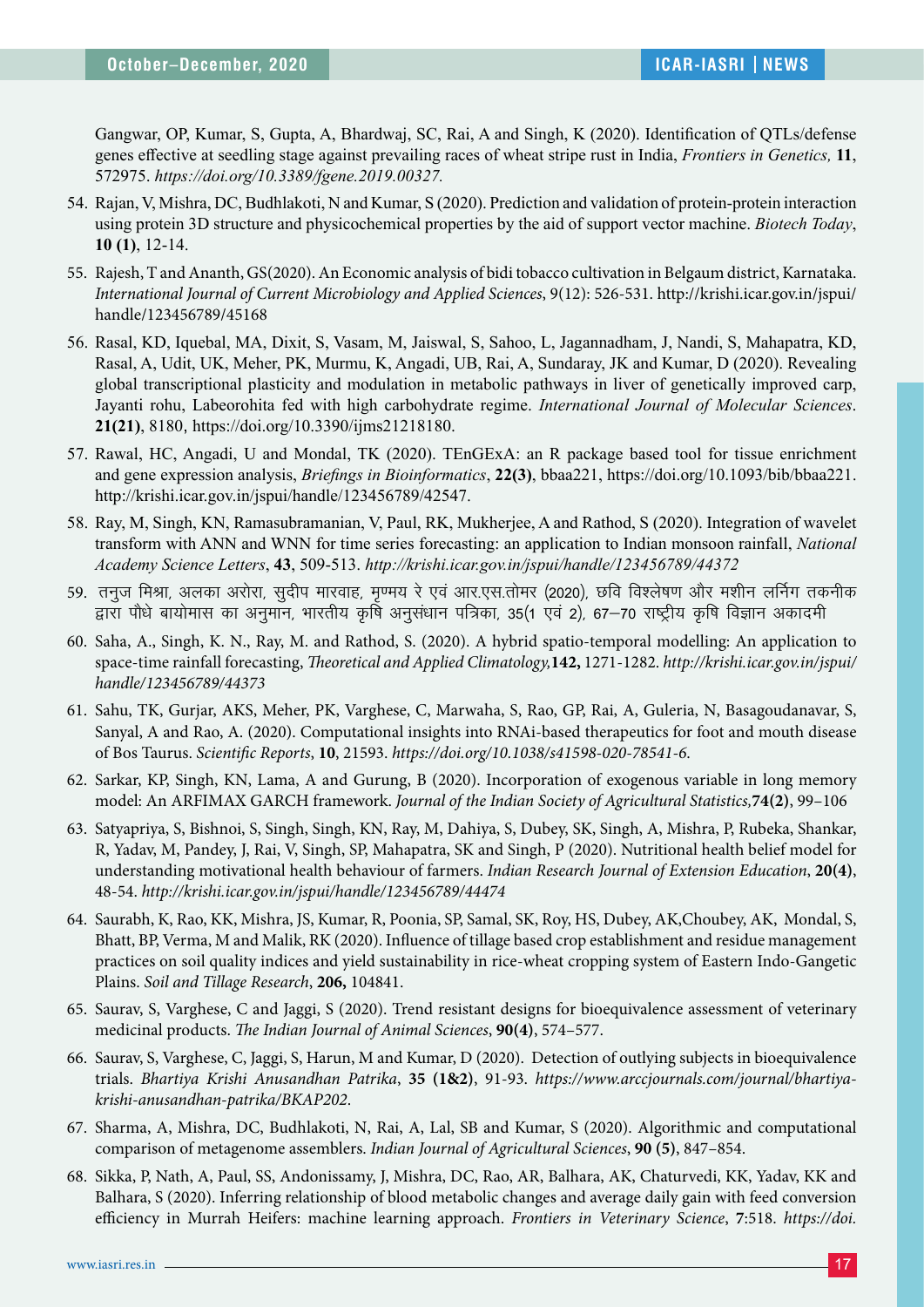*org/10.3389/fvets.2020.00518*.

- 69. Singh, Deepti, Sharma, NL, Singh, Chandan Kumar, Sarkar, SK, Singh, Ishwar and Dotania, ML Effect of chromium (VI) toxicity on morpho-physiological characteristics, yield, and yield components of two chickpea (*Cicer arietinum* L.) varieties. *PLOS ONE*, **15(12)**, doi: 10.1371/journal.pone.0243032, *http://krishi.icar.gov.in/ jspui/handle/123456789/43031*
- 70. Singh, NR, Pawar, N, Kiresur, VR, Sivaramane, N, Ramasubramanian, V and Krishnan, M (2020). Surge pricing and catch - Income sustainability paradox in marine fisheries in Maharashtra, *Indian Journal of Agricultural Economics*, **75(3)**, 290-304. *http://krishi.icar.gov.in/jspui/handle/123456789/42341.*
- 71. Singh, P, Purakayastha, TJ, Mitra, S, Bhowmik, A and Tsang, DC.W (2020). River water irrigation on heavy metal load influencing soil biological activities and risk factors. *Journal of Environmental Management*. *https:// doi.org/10.1016/j.jenvman.2020.110517; http://krishi.icar.gov.in/jspui/handle/123456789/42335*
- 72. Singh, S, Mishra,VK, Kharwar, RN, Budhlakoti, N, Ahirwar, RN, Mishra, DC, Kumar, S, et al. (2020). Genetic characterization for lesion mimic and other traits in relation to spot blotch resistance in spring wheat. *PloS one*, https://doi.org/10.1371/journal.pone.0240029.
- 73. Sinha, K and Sahu, PK (2020) Forecasting short time series using rolling grey Bayesian framework. *International Journal of Statistical Science,***20(2)**, 207-224.
- 74. Udgata, AR, Sahoo, PM, Ahmad, T, Rai, A, Biswas, A and Krishna, G (2020). Integration of survey data and satellite data for acreage estimation of mango (Mangiferaindica). *Journal of the Indian Society of Agricultural Statistics*, **74(3)**, 237-242.
- 75. Varghese, C, Jaggi, S, Harun, M and Kumar, D (2020). Three-associate class partially balanced incomplete block designs through kronecker product. *Bhartiya Krishi Anusandhan Patrika*, **35(1&2)**, 102-105. https://www. arccjournals.com/journal/bhartiya-krishi-anusandhan-patrika/BKAP 211.
- 76. Vennila S, ShabistanaNisar ,Murari Kumar , Yadav Sk, Paul R.K, Srinivasa Rao M and Prabhakar M. (2020). Impact of climate variability on species abundance of rice insect pests across agro-climatic Zones of India. *Journal of Agro-meteorology* **22**, 60-67
- 77. Vennila, S, Paul, RK, Bhat, MN, Yadav, SK, Vemana, K, Chandrayudu, E, Nisar, S, Kumar, M, Tomar, A, Rao, MS and Prabhaka,r M. (2019). Impact of climate variability on recent and future status of jassid infestation in groundnut at Kadiri, a hot arid region of A.P. State. *Indian Journal of Plant Protection*, **47 (1&2)**, 66-68
- 78. Verma, A, Jaggi, S, Varghese, C, Bhowmik, A, Datta, A and Varghese, E (2020). Asymmetrical response surface designs in the presence of neighbour effects. *Bharatiya Krishi Anusandhan Patrika*, **35(1&2)**, 98-101. *http://krishi. icar.gov.in/jspui/handle/123456789/41209.*
- 79. Vishwakarama, RK, Jha, SN, Dixit, A, Rai A and Ahmad, T (2020). Estimation of harvest and post-harvest losses of cereals and effect of mechanization in different agro-climatic Zones of India. *Indian Journal of Agricultural Economics*, **75 (3)**, 317–336.

#### **Books**

y Ram, C, Haldhar, HM, Sharma, RP, Bhati, V, Singh, D and Parihar, D (2020). *Agricultural Science at your finger tips*. Scientific publishers. ISBN: 978-93-89832-92-1.

#### **Book Chapters**

- Mandal, BN and Parsad, R (2020). Construction of efficient incomplete block designs using linear integer programming approach, In: *Advances in Mathematics and Research*, Volume 28, Edited by Albert R Baswell), Nova Science Publishers, New York, ISBN 978-1-53618-2823(ebook) pp 107-119.
- y Kumar VVS, Deb**,** C, Subeesh, A, Godara**,** S, Pradhan, AS, Kumar, N,Haque**,** MA, Madhu**,** Soam SK, Rao NS, Ravisankar, H and Sreekanth PD (2020). Recent advancements in artificial intelligence (AI) and internet of things (IoT) for efficient water management in agriculture. In: Srinivasarao, Ch, Srinivas, T, Rao, RVS, Srinivasarao, N, Vinayagam, SS and Krishnan, P (Eds). *Climate Change and Indian Agriculture: Challenges and Adaptation Strategies*, ICAR-National Academy of Agricultural Research Management, Hyderabad, Telangana, India. 473- 484.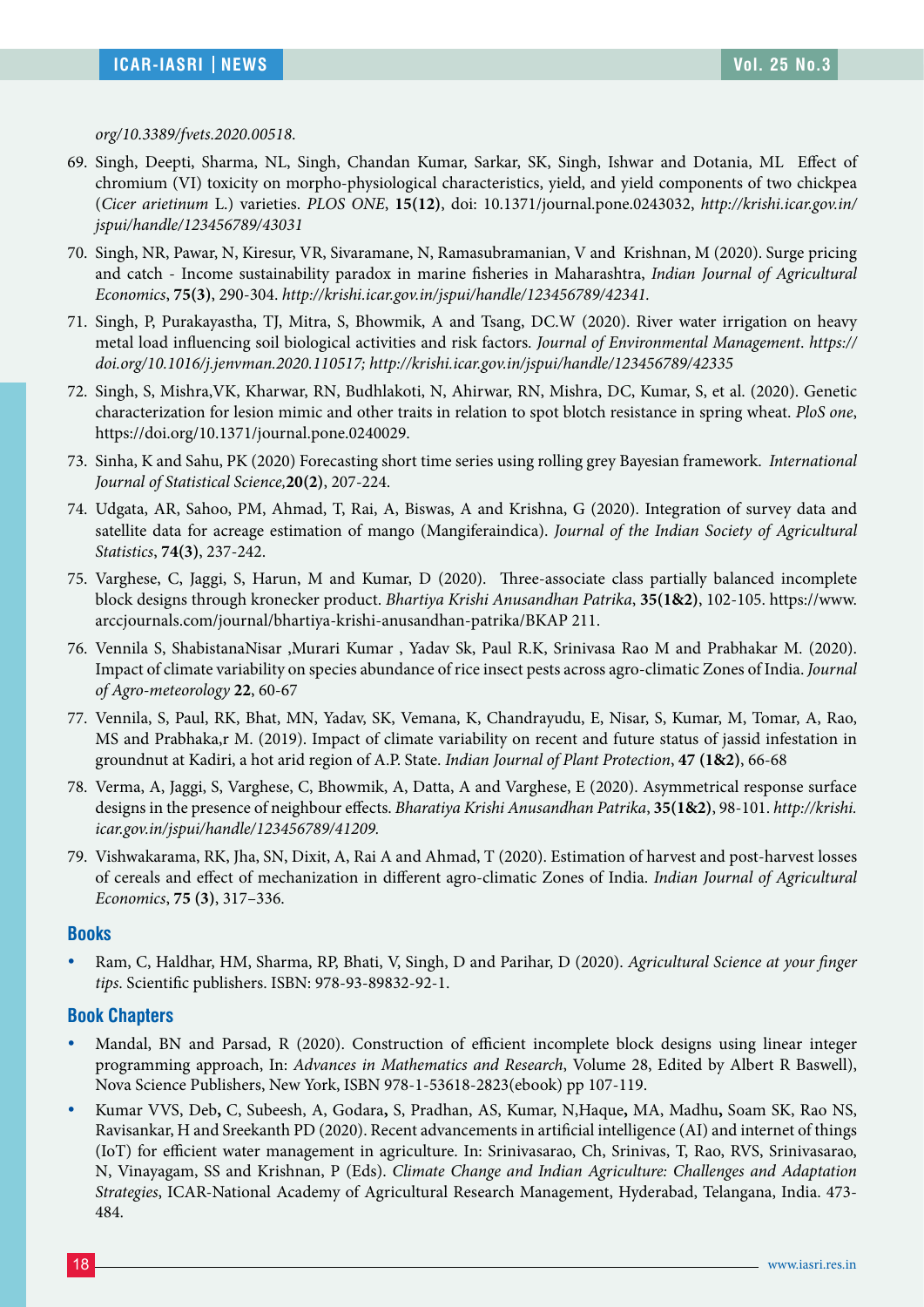- y Dheeraj, A, Nigam, S, Begam, S, Naha, S, Devi, SJ, Chaurasia, HS, Kumar, D, Ritika, Soam, SK, Rao, NS, Arora, A, Sreekanth, PD and Kumar, VVS (2020). Role of artificial intelligence (AI) and internet of things (IoT) in mitigating climate change. In: Srinivasarao, Ch, Srinivas, T, Rao, RVS, Srinivasarao, N, Vinayagam, SS and Krishnan, P (Eds). *Climate Change and Indian Agriculture: Challenges and Adaptation Strategies*, ICAR-National Academy of Agricultural Research Management, Hyderabad, Telangana, India. 465-472.
- y Prabha R, Sahu S, Charles S, Supriya P, Yuvaraj I, Balakrishnan M, Soam SK, Mangrauthia SK, Pandey MK and Srinivasa Rao Ch (2020). Role of genomics in agriculture in age of climate change. In: Srinivasarao, Ch, Srinivas, T, Rao, RVS, Srinivasarao, N, Vinayagam, SS and Krishnan, P (Eds). Climate Change and Indian Agriculture: Challenges and Adaptation Strategies, ICAR-National Academy of Agricultural Research Management, Hyderabad, Telangana, India. pp-539-560.
- Prabha R, Sahu S, Charles S, Supriya P, Yuvaraj I, Balakrishnan M, Soam SK, Mangrauthia SK, Pandey MK and Srinivasa Rao Ch. 2020. Application of bioinformatics in climate smart agriculture. In: Srinivasarao, Ch, Srinivas, T, Rao, RVS, Srinivasarao, N, Vinayagam, SS and Krishnan, P (Eds). Climate Change and Indian Agriculture: Challenges and Adaptation Strategies, ICAR-National Academy of Agricultural Research Management, Hyderabad, Telangana, India. pp-561-568.

#### **Technical Reports**

- y Ahmad, T, Rai, A., Sahoo, PM, Biswas, A and Singh, M (2020). Guidelines on the measurement of harvest and post-harvest losses – Findings from the field test on estimating harvest and post-harvest losses of fruits and vegetables in Mexico. Field test report. FAO, Rome. http://www.fao.org/3/cb1511en/CB1511EN.pdf
- y Ahmad, T, Rai, A, Sahoo, PM, Biswas, A and Singh, M (2020). Guidelines on the measurement of harvest and post-harvest losses – Estimating harvest and post-harvest losses in Zambia. Meat and milk. Field test report. FAO, Rome. http://www.fao.org/3/cb1965en/CB1965EN.pdf
- Ramasubramanian V, Ajit, Anshu Bharadwaj, Prawin Arya, Susheel kumar Sarkar, Sanjeev Panwar and Rajender Parsad (2020). (Compiled by) Action Taken Report, Agenda Notes & Status Report of Centre-State Coordination For R & D Linkages In Agricultural Research, Education And Extension of XXVI Meeting of ICAR Regional Committee-V organized by Member Secretary Dr. Rajender Parsad, Director, ICAR-IASRI, New Delhi on December 07, 2020, Total no. of pages 188.

# **LECTURES DELIVERED / PAPERS PRESENTED**

#### **Lecture Delivered (Outside institute)**

- 1. One lecture entitled "Principles of Experimental Designs" on October 26, 2020 to the participants of the 3rd Refresher Course in Research Methodology (IDC) organized by Human Resources Development Centre, Jawaharlal Nehru University, New Delhi during October 19-31, 2020 through online mode. (Rajender Parsad)
- 2. One lecture in a Webinar on ICAR Research Data Repository for Knowledge Management for scientists of ICAR-DGR, Junagarh on October 27, 2020 (Rajender Parsad)
- 3. One lecture on Big data and artificial intelligence in animal genomics: Opportunities and challenges (Invited Talk) at GADVASU, Ludhiana under NAHEP programme on November 19, 2020 (Dinesh Kumar)

#### **Paper presented /Invited talk delivered in Conferences**

**• National Workshop on Fundamental Concepts and Applications of Research Methodology** organised by Bihar Agricultural University, Sabour, Bhagalpur, Bihar during October 06-07, 2020.

-D. C. Mishra. Role of Statistics in Research Methodology (Invited Talk)

y The Meeting of **Experiential Learning** Coordinators of SAUs organized by Education Division, ICAR on October 06, 2020

-Alka Arora. Experiential Learning System developed under Education Portal.

y International Webinar on **DUS testing data management/Automation/Image Analysis** during October 06-07, 2020.

-Alka Arora. Knowledge Management System for DUS Characteristics.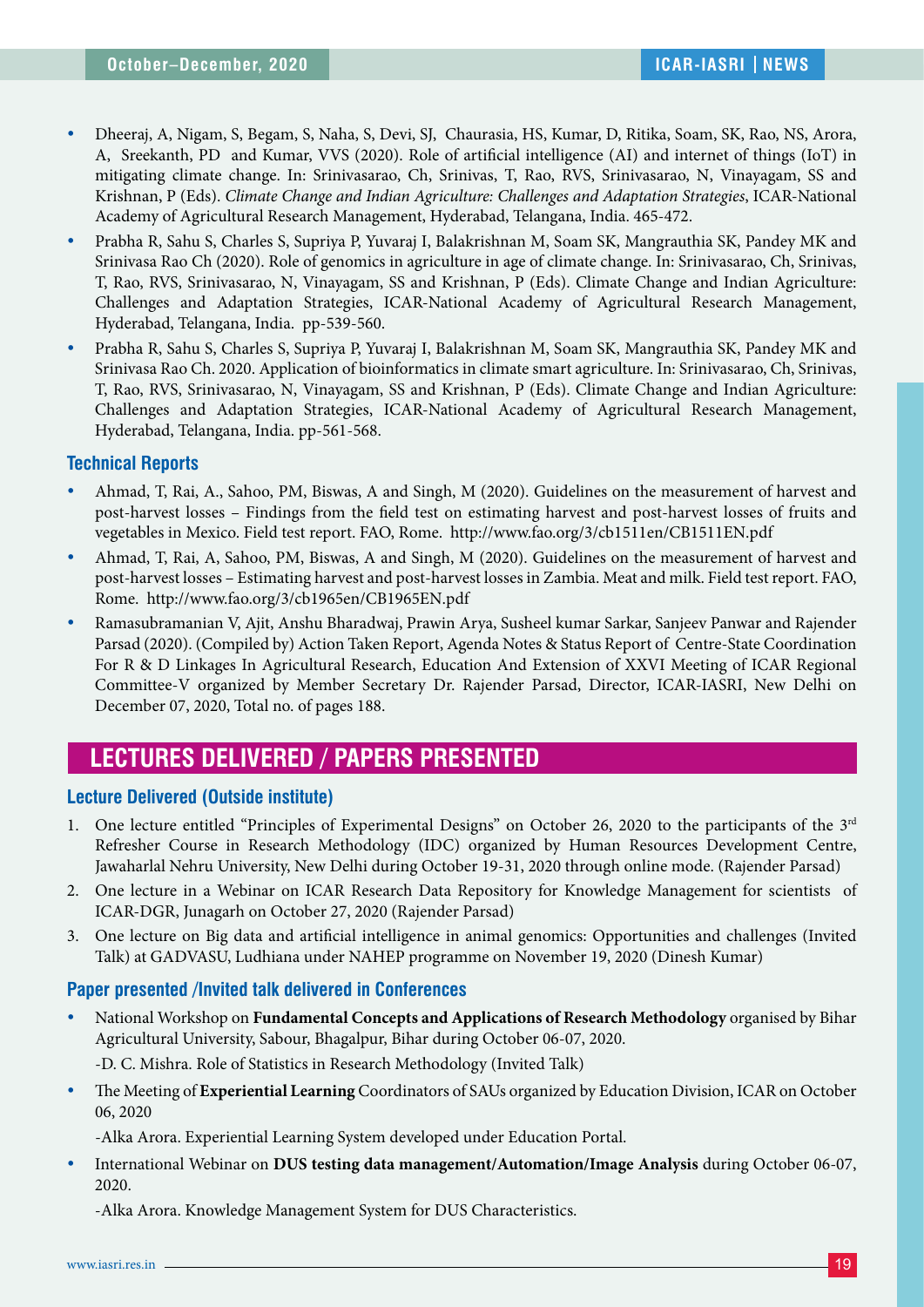**•** National Symposium on **Recent Developments in Buffalo Research** jointly organized by Indian Society for Buffalo Development (ISBD) in collaboration with ICAR-Central Institute for Research on Buffaloes (CIRB), Hisar on October 08, 2020.

-Dinesh Kumar. Domestic animals computational genomics: Global and Indian Status (Invited Talk)

y Webinar on **Diagnostics and Remedial Measures for common error in application of Statistics** organized by Department of Agricultural Statistics, College of Agriculture, Navsari Agricultural University, Navsari during October 20-21, 2020

-Arpan Bhowmik. Some anomalies in design of experiment during field experiment (Invited Talk).

<sup>•</sup> 7<sup>th</sup> Malaysia Statistics Conference 2020: Census Shapes Nation's Future organized by Department of Statistics Malaysia on October 22, 2020.

-Hukum Chandra. Small Area Prediction (Short Course).

- y International Workshop on **Statistical Computing using R Software** organized by Department of Statistics, MIT, Art Commerce & Science College, Alandi, Pune during October 29-31, 2020. -Hukum Chandra. Graphics in R and Writing R functions (Invited Talk).
- y Webinar on **Statistical Approach for Producing Agricultural Statistics in India** organized by Amity Institute of Applied Sciences, Amity University, Uttar Pradesh on November 02, 2020 -Hukum Chandra. Statistical Approach for Producing Agricultural Statistics in India (Invited Talk)
- y Workshop and **Annual Review Meeting of ABIs/ ZTMCs/ ITMUs** under ICAR institutes of NRM, Agricultural Engineering and Agricultural Education Divisions during November 23-24, 2020. -Rajender Parsad. ICAR-IASRI ITMU Achievements for 2017-18 to 2019-20 and Future Work Plan.
- y CAAST-NC National e-Training **Research Ethics and Thesis/Research Paper Writing Skills Development** organized by Chandra Shekhar Azad University of Agriculture and Technology, Kanpur during November 24-28, 2020.

-K.K.Chaturvedi. Research Ethics. (invited Talk) in November 28, 2020.

y International Virtual Conference on **Prof. CR Rao's School of Thought on Statistical Sciences** organized by Department of Statistics, Pondicherry University, Pondicherry during November 21-22 & 28-29, 2020. -Rajender Parsad. Web Resources For Research & Dissemination in Statistical Sciences (invited Talk on November 29, 2020).

-Hukum Chandra. Small Area Prediction of Survey Weighted Counts under a Spatial Model (Invited Talk)

y 28th AERA annual conference on the theme **Future of Indian Agriculture: Challenges and Opportunities** held virtually by University of Agricultural Sciences, Bengaluru during December 16-18, 2020.

-Anuja AR. Pattern of crop diversification and its implications on under nutrition in India.

## **PARTICIPATION**

#### **International Conference/ Workshop/Symposium etc.**

- The International conference Vaishvik Bhartiya Vaigyanik (VAIBHAV) Summit, a global virtual summit of Overseas Indian Researchers and Academicians, organized during October 02-31, 2020. (M.A. Iquebal, Sarika, K.K.Chaturvedi, Mohammad Samir Farooqi, D. C. Mishra)
- An International Workshop-training on "Designing and Implementing the Genomic Selection in Aquaculture" organised by ICAR-CIFE, Mumbai during October 12-16, 2020. (P.K. Meher)
- International Summit of Quality Indices in Higher Education 2020 (ISQIHE) held during November 06-07, 2020 at Delhi Technological University, Delhi. (K.K.Chaturvedi, Mohammad Samir Farooqi and S.B. Lal)
- \* 2020 International Conference on Agricultural and Food Science (4th ICAFS2020) held as Webinar in Istanbul– Turkey during October 28-30, 2020 (Sapna Nigam)
- Four days International workshop on "Basics to advanced genome annotation at Ensembl and REST Application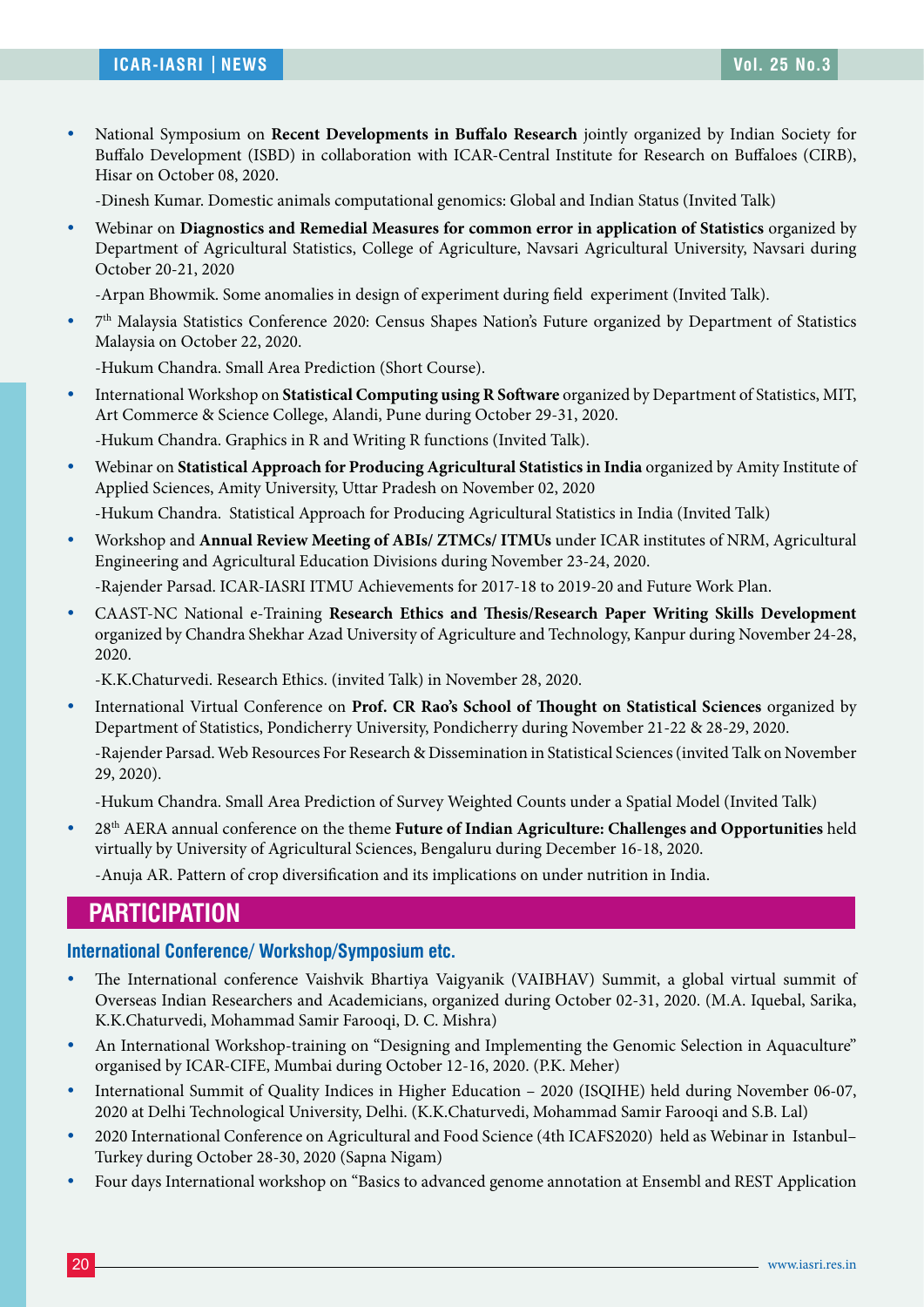Programming Interfaces (APIs)" during November 17-20, 2020 jointly organized by European Bioinformatics Institute (EMBL-EBI) and Nextgenhelper. (M.A. Iquebal and Sarika)

International Virtual Conference on Prof. CR Rao's School of Thought on Statistical Sciences organized by Department of Statistics, Pondicherry University, Pondicherry during during November 21-22 & 28-29, 2020 (Rajender Parsad, Hukum Chandra and Shashi Dahiya)

**National Conference/ Workshop/ Seminar/ Symposia/Training/Foundation Course/ Annual Day/ Lectures, etc.**

- Global Summit on Responsible AI for Social Empowerment (RAISE 2020) held virtually from October 5-9, 2020 inaugurated by the Hon'ble Prime Minister of India. (K.K.Chaturvedi, Mohammad Samir Farooqi, M.A. Iquebal and Sarika)
- National Symposium on "Recent Developments in Buffalo Research" jointly organized by Indian Society for Buffalo Development (ISBD) in collaboration with ICAR-Central Institute for Research on Buffaloes (CIRB), Hisar on October 08, 2020. (Dinesh Kumar, M.A. Iquebal and Sarika)
- Indo-GBC Seminar on Data Sharing at a Global Level: Evolving perspectives amidst challenges Webinar held online on October 26, 2020. (K.K.Chaturvedi and Mohammad Samir Farooqi)
- Online Webinar on "Data Governance Quality Index" by NITI Aayog on October 28, 2020 (Rajender Parsad and Anil Rai )
- Virtual Regional Expert Consultation on Agriculturally Important Microorganisms held on October 28, 2020. (Sunil Kumar)
- Webinar on "Transformative Technologies and Entrepreneurship in Agriculture" on November 09, 2020 organized by National Director, NAHEP and DDG (Ag Edn.). (K.K.Chaturvedi, Mohammad Samir Farooqi, S.B.Lal and D.C. Mishra)
- Webinar on Big Data and Artificial Intelligence in Animal Genomics: Opportunities and Challenges organized at GADVASU, Ludhiana under NAHEP programme on November 19, 2020. (M.A. Iquebal and Sarika)
- FICCI's Webinar on "Deep Tech for smart agriculture in India" on November 20, 2020 organized by FICCI. (Anil Rai, K.K.Chaturvedi, Anu Sharma and S.B.Lal)
- 5th National Conference on Review of Implementation of Pradhan Mantri Fasal Bima Yojna / RWBCIS organized by Department of Agriculture, Cooperation & Farmers Welfare, Ministry of Agriculture & Farmers Welfare held at Bhubaneshwar during November 27-28, 2020. (Tauqueer Ahmad, Hukum Chandra, Prachi Misra Sahoo and Ankur Biswas)
- A National Workhop on Intellectual Property Management in Agriculture on November 28, 2020 organized by ICAR-IIAB, Ranchi (B N Mandal)

# **HUMAN RESOURCE DEVELOPMENT**

|    | Troicssional Attachment Training of Scientists at our mstitute in 2020 |                                     |                                                |                               |                                                                                                  |
|----|------------------------------------------------------------------------|-------------------------------------|------------------------------------------------|-------------------------------|--------------------------------------------------------------------------------------------------|
| S# | Scientist under<br>whom training<br>done                               | Name of Scientist<br><b>Trainee</b> | Affiliation of the<br><b>Scientist trainee</b> | Attachment<br>training Period | <b>Topic of training</b>                                                                         |
| 1. | P.K. Meher                                                             | Ms. Shabna Begam                    | ICAR-NIPB,<br>New Delhi                        | 28.08.2020 to<br>27.11.2020   | Application of machine learning<br>methods for prediction of abiotic<br>stress-responsive miRNAs |
| 2. | Sudeep                                                                 | Ms. Ritika                          | ICAR-IARI,<br>New Delhi                        | 19.08.2020 to<br>18.11.2020   | IARI scholarship automation<br>through Service plus                                              |
| 3. | Sudeep                                                                 | Sh. Dilipkumar                      | <b>ICAR-NIAP.</b><br>New Delhi                 | 15.07.2020 to<br>15.10.2020   | Study of ICAR-E-platform and<br>website development                                              |

#### **Professional Attachment Training of Scientists at our institute in 2020**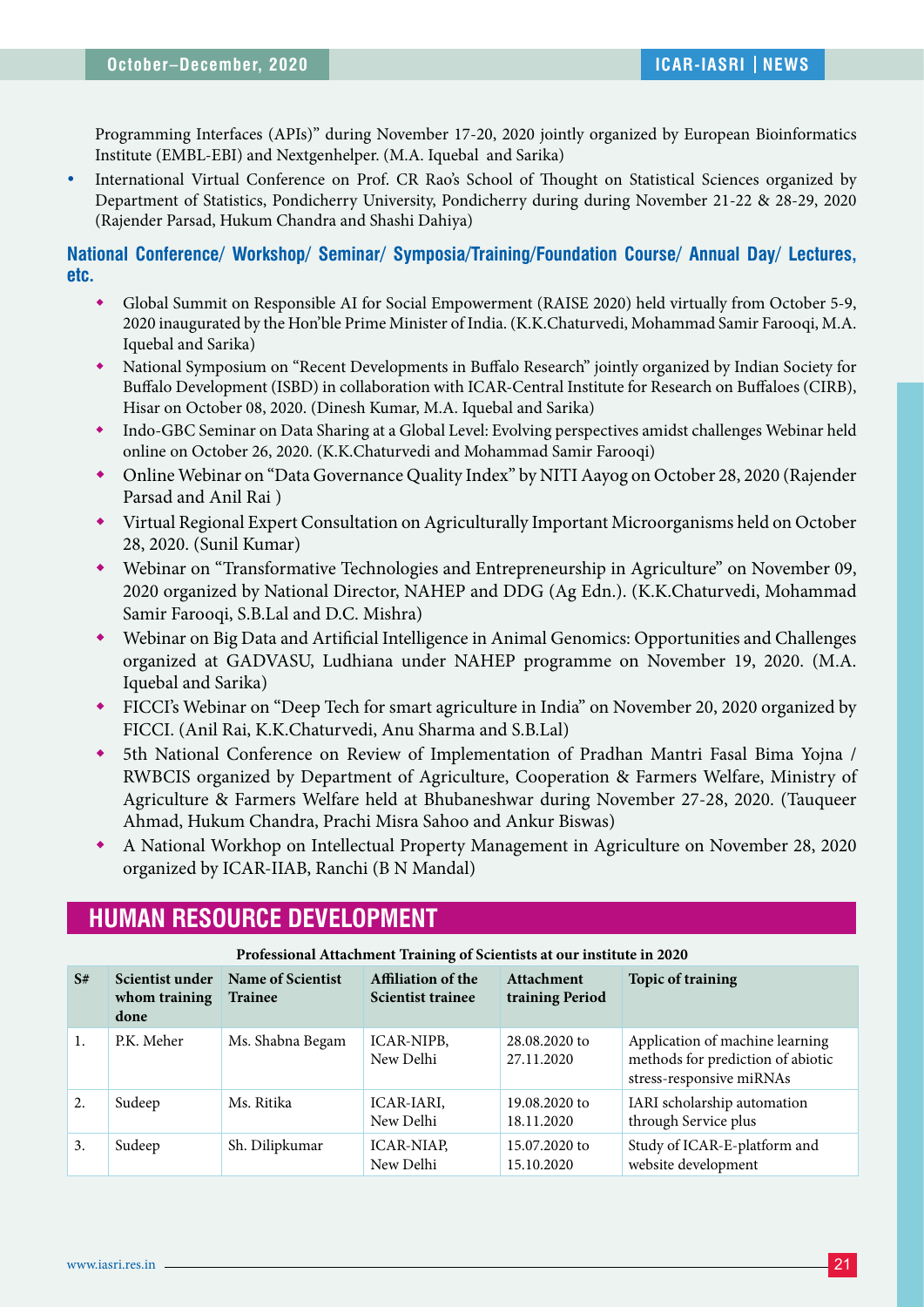| S#  | Name of<br><b>Scientist</b> | <b>Division</b>                              | <b>Attachment</b><br>training Period | <b>Topic of training</b>                                                                                                                                            | <b>Place of Training</b>                                     |
|-----|-----------------------------|----------------------------------------------|--------------------------------------|---------------------------------------------------------------------------------------------------------------------------------------------------------------------|--------------------------------------------------------------|
| 1.  | Bharti                      | Sample Surveys                               | 10.08.2020 to<br>09.11.2020          | Application of Randomized Response<br>Technique in Forestry - a case study to<br>measure proportion of forest encroachment<br>in Himachal Pradesh                   | Punjab Agricultural<br>University, Ludhiana                  |
| 2.  | Pankaj Das                  | Sample Surveys                               | 11.09.2020 to<br>10.12.2020          | Application of machine learning techniques<br>on spatial prediction using geospatial data                                                                           | Indian Institute of<br>Remote Sensing,<br>Dehradun           |
| 3.  | Rahul<br>Banerjee           | Sample Surveys                               | 06.08.2020 to<br>05.11.2020          | Prediction Approach in Repeated<br>Measurement Survey                                                                                                               | West Bengal State<br>University, Kolkata                     |
| 4.  | Chandan<br>Kumar<br>Deb     | Computer<br>Applications                     | 08.09.2020<br>to07.12.2020           | Climate change impact on phenological<br>cycle of rice: a study based on Enhanced<br>Vegetation Index (EVI)                                                         | Indian Institute of<br>Technology, Kharagpur                 |
| 5.  | Madhu                       | Computer<br>Applications                     | 10.09.2020 to<br>09.12.2020          | Identification of paddy leaf disease (Blast and<br>Brown spot) detection algorithm                                                                                  | Centre for Development<br>of Advanced<br>Computing, Kolkata  |
| 6.  | Md.<br>Ashraful<br>Haque    | Computer<br>Applications                     | 08.09.2020 to<br>07.12.2020          | Digital Soil Mapping (DSM) using ML/DL<br>Techniques                                                                                                                | Indian Institute of<br>Technology, Kharagpur                 |
| 7.  | Samarth<br>Godara           | Computer<br>Applications                     | 24.09.2020 to<br>23.12.2020          | Machine learning                                                                                                                                                    | Indian Institute of<br>Technology, Roorkee                   |
| 8.  | Sanchita<br>Naha            | Computer<br>Applications                     | 08.09.2020 to<br>07.12.2020          | Language Detection and Labelling from<br>Hindi English Code Mixed Text                                                                                              | Centre for Development<br>of Advanced<br>Computing, Noida    |
| 9.  | Ratna<br>Prabha             | Centre for<br>Agricultural<br>Bioinformatics | 30.06.2020 to<br>29.09.2020          | Study of Taxonomic and Functional diversity<br>of Rumen Microbiome of Mehsani Buffalo<br>through Metatranscriptome approach and<br>its Biological Impact Assessment | <b>Bihar Animal Sciences</b><br>University, Patna            |
| 10. | Sarika<br>Sahu              | Centre for<br>Agricultural<br>Bioinformatics | 01.08.2020 to<br>31.10.2020          | Study the Role of lncRNA and Alternative<br>splicing in various flowering initiation stages<br>of chick-pea                                                         | National Institute of<br>Plant Genome Research,<br>New Delhi |

| Professional Attachment Training of Scientists of our institute in 2020 |  |  |  |
|-------------------------------------------------------------------------|--|--|--|
|-------------------------------------------------------------------------|--|--|--|

# **CONSULTANCY/ADVISORY SERVICES PROVIDED**

- Dr. Rajender Parsad working on the Consultancy Project on Evaluation of Agricultural Census Scheme from Department of Agricultural Co-operation and Farmers' Welfare, Government of India (Hukum Chandra, L.M. Bhar, Tauqueer Ahmad, Rajender Parsad, Kaustav Aditya, Pradip Bask, Vandita Kumari): Date extended till October 31, 2020.
- Dr. Arpan Bhowmik advised Dr. Nandita Sahana, Assistant professor, Uttarbanga Krishi Viswa Vidyalaya, Coochbehar, West Bengal on the use of Principal Component Analysis (PCA) to identify the significant determinants with respect to both biochemical and phenotypic parameters for a study on "Evaluation of indigenous aromatic rice cultivars from sub -Himalayan Terai region of India for nutritional attributes and blast resistance" which consists of 35 local aromatic rice genotypes. Based on PCA results, bi-plot analysis have been carried out to see the impacts of different biochemical and phenotypic attributes respectively on different genotypes. Beside, k-means non-hierarchical clustering algorithm were performed for grouping the rice genotypes under the present investigation based on different biochemical and phenotypic attributes respectively.
- y Dr. Anindita Datta advised Mr. Ganesh Das, Subject Matter Specialist (Agril.Extension), KVK, Uttar Banga Krishi Viswavidyalaya, Coochbehar on his research project "Role of Farm Science Centre on Agricultural information Networks: A study among the farm women of North Bengal". Carried out correlation analysis on the survey data and ranked 33 explanatory behaviors according to their correlations and tested them sequentially in a stepwise regression model; also measured the importance of 33 independent variables using Random Forest Classifier, a machine learning technique used for data driven classification and prediction.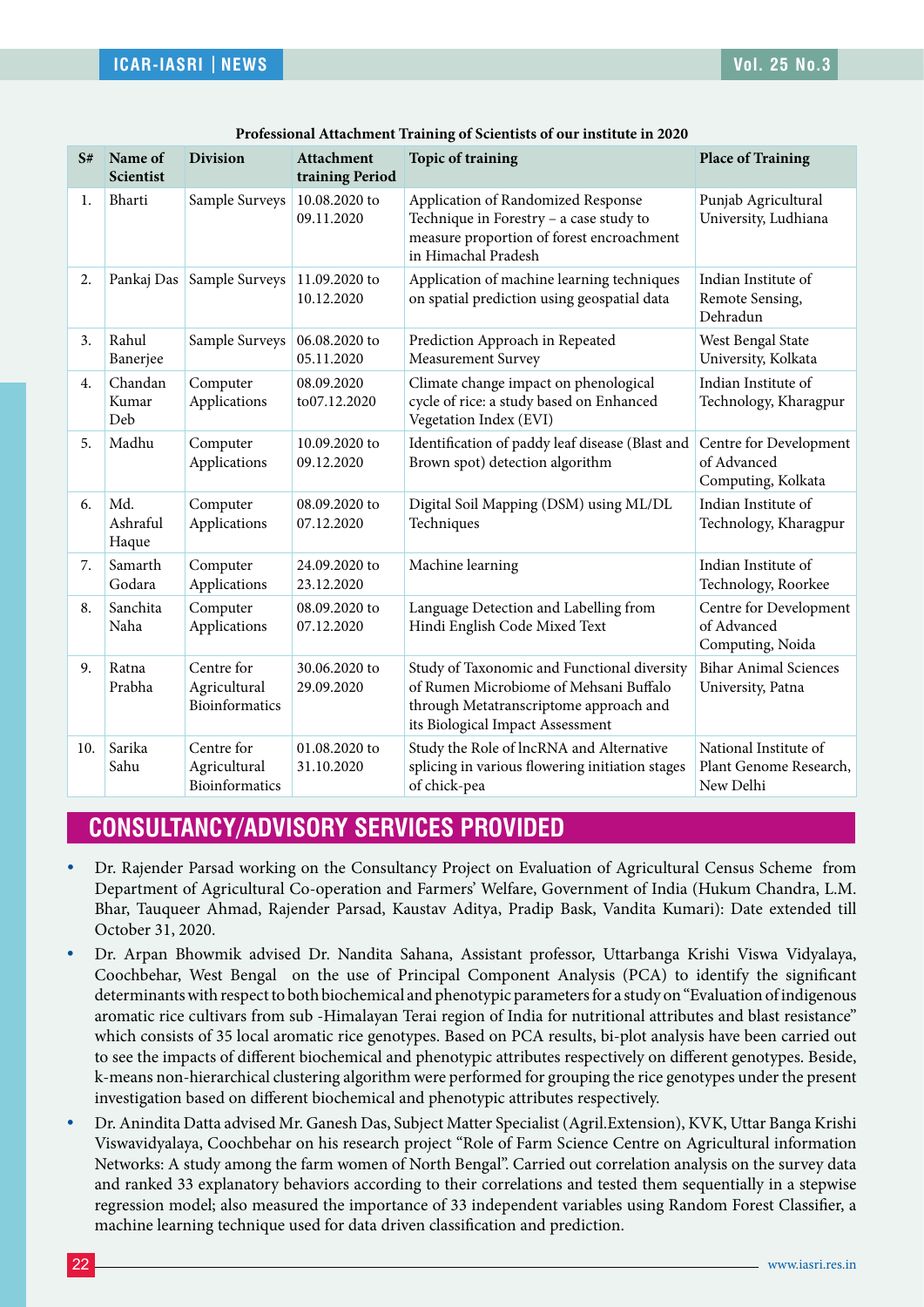- y Dr. P.K. Meher advised Dr. Ravinder Singh, Assistant Professor, Department of Biotechnology, SKUAST Jammu on linkage disequilibrium (LD) analysis performed for the genotypic data of Mustard using the TASSEL software, by using the data in HapMap format.
- y Dr. U.K. Pradhan advised Dr. RK Jena, Scientist, ICAR-NBSSLUP, Nagpur o digital soil nutrient mapping using different Machine learning technique (SVR, RFR, XGBoost regression and DL-regression) and delineation of management zones by using geo-graphical weighted principal component analysis (GWPCA) and possibilistic-FUZZY clustering for Nagaland state considering 900 soil profiles.

## **AWARDS AND RECOGNITIONS**

#### **Award**

The Hon'ble President of India, Shri Ram Nath Kovind conferred Indian Council of Agricultural Research (ICAR), New Delhi with the "Digital India Awards – 2020" (Ministry of Electronics and Information Technology (MEITY), Govt. of India)" under the Open Data Champion category through an event organized in virtual mode on December 30, 2020. The ICAR was felicitated with the Gold Icon Award for its Research Data Management Portal. This portal is developed, strengthened and maintained by ICAR-IASRI as lead centre in partnership with other Institutes. The Open Data Champion Award is to acknowledge the Ministries/Departments/ Organizations/ States for proactive, timely and regular release of datasets / resources through Web Services/APIs on the Open Government Data (OGD) Platform in compliance with the National Data Sharing and Accessibility Policy (NDSAP). The ICAR is committed for organizing its knowledge and making it available to the fullest extent possible through OGD Platform (https://data.gov.in) and its own Portal- KRISHI (Agricultural Knowledge Resources and Information System Hub for Innovations) Portal (https://krishi.icar.gov.in). The Portal has been developed by ICAR-IASRI as a centralized data repository system for Research Data Management in the Council.

#### **Recognitions**

- Rajender Parsad
	- Honorary Secretary of the Indian Society of Agricultural Statistics from October 09, 2020 (AN)
- Anil Rai
	- Expert member of a National level Committee on Mission Mode in the domain of Precision Agriculture constituted by CSIR under the Chairmanship of Ex- Secy (DARE) and DG ICAR
- Hukum Chandra
	- Expert Member, FAO of United Nations, Rome
	- Expert, World Resources Institute India
	- Resource Person, 7th Malaysia Statistics Conference 2020: Census Shapes Nation's Future, Malaysia on October 22, 2020
	- Expert Member, Committee to bridge the data gaps for Sustainable Development Goals (SDGs) indicators through Small Area Estimation techniques, Ministry of Statistics and Programme Implementation, Government of India
	- Expert Member, FAO of the United Nations, Rome
	- Member, Governing Body Meeting (GBM) of Institute of Applied Statistics and Development Studies (IASDS), Lucknow

## **COPYRIGHTS GRANTED**

| No. | <b>Name</b>                                                                                                                                | Registration<br>number | Received<br>date |
|-----|--------------------------------------------------------------------------------------------------------------------------------------------|------------------------|------------------|
|     | Agricultural Universities-Project Information Management System(AU-PIMS)<br>(in collaboration with Krishi Anusandhan Bhawan-II, New Delhi) | SW-13946/2020          | 08.12.2020       |
|     | Accreditation System For Higher Agricultural Education Institution<br>(in collaboration with Krishi Anusandhan Bhawan-II, New Delhi)       | SW-13947/2020          | 08.12.2020       |
| 3   | Krishi Vishwavidyalaya Chhatr Alumni Network(KVC ALNET)<br>(in collaboration with Krishi Anusandhan Bhawan-II, New Delhi)                  | SW-13948/2020          | 08.12.2020       |